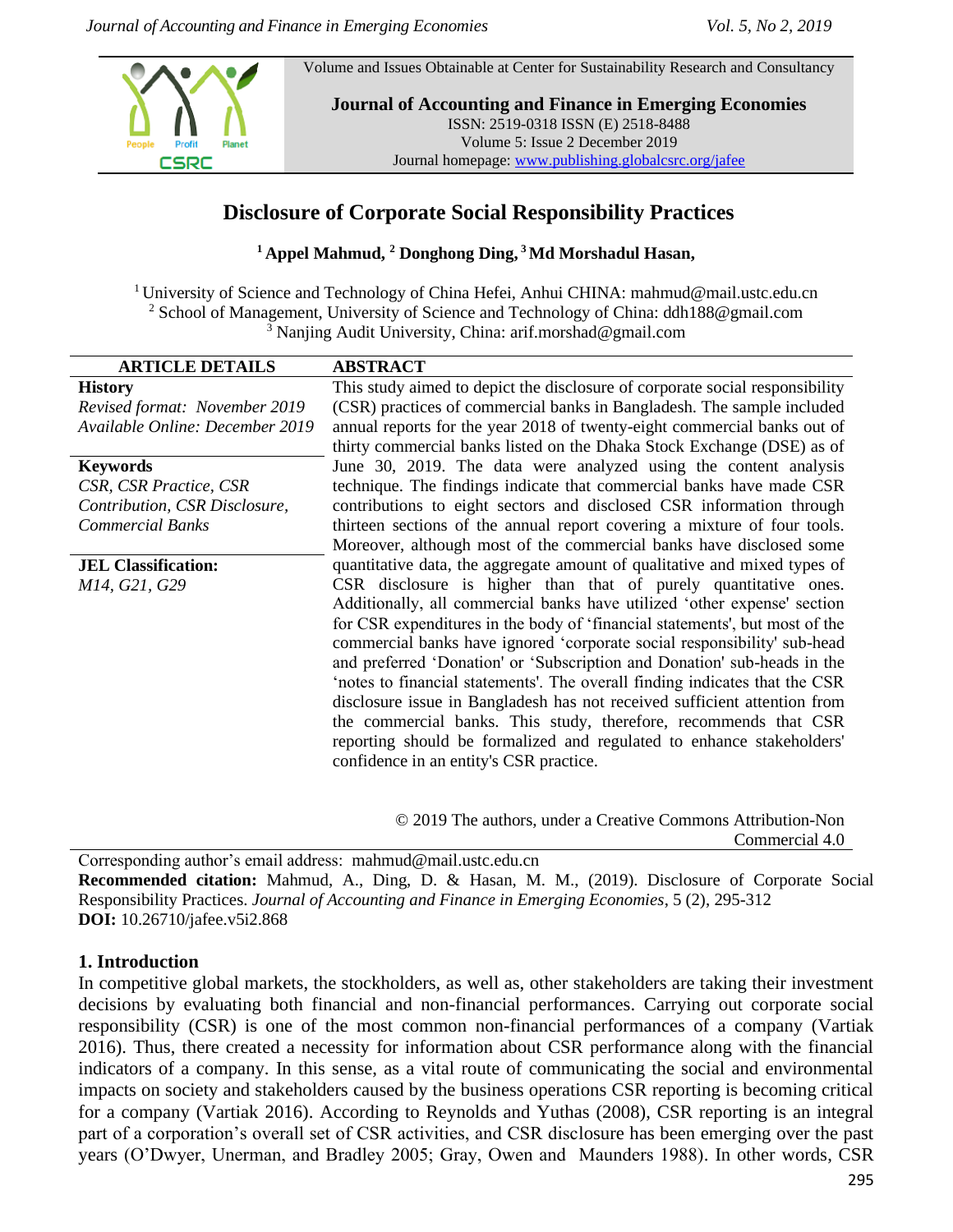reporting is not only influenced by dominant stakeholders, but also by a combination of the prevalent institutions, values, culture, and history of a particular country (Momin and Parker, 2013). The terminology deploys for such reporting, and disclosure practice is varied worldwide and termed as corporate social disclosure, social accounting, socially responsible accounting, sustainable reporting, and social and ethical accounting (Islam 2012). Additionally, although some companies publish separate CSR reports, most of the companies likely prefer to disclose CSR information through their annual reports because the annual report is a vital document to build the social image of an organization (Luethge and Han 2012;Deegan, Rankin, and Tobin 2002; Gray, Kouhy, and Lavers 1995b; Gray, Kouhy, and Lavers 1995a). In this aspect, a large number of empirical studies investigated the companies' CSR disclosures in the annual report. According to Belal (2001) most of these studies were in the context of developed countries from America, Europe, and Australia (e.g., Fernández-Gago, Cabeza-García, and Nieto 2018; Burritt and Schaltegger 2010; Othman and Ameer 2009; Gray 2006; Adams C., Hill W., and Roberts C. 1998; Kong 1996; Gray et al. 1995a; Roberts 1991; Zeghal and Ahmed 1990). Few types of research explored CSR disclosure practices of companies in developing countries like Bangladesh, India, Malaysia, Singapore, and Thailand (e.g., Mohammad and Kamal 2016; Momin and Parker 2013; Sobhani, Amran, and Zainuddin 2012; Belal and Cooper 2011; Belal and Roberts 2010; Wise and Ali 2009; Murthy 2008; Belal and Owen 2007; Hamid 2004; Kuasirikun and Sherer 2004; Belal 2001; Belal 2000; Imam 2000; Tsang 1998). Evidence from the previous studies indicates that the extent of CSR disclosures in annual report of companies in developing countries is lower than that in the developed countries and in case of Bangladesh, the level of CSR reporting is small and inadequate (Belal and Cooper 2011; Belal 2001; Imam 2000). Only a few of these studies have explored the CSR activities and disclosure sections, contents, and nature. In addition to these, no particular research has addressed the usage of the account head and sub-head for CSR expenditure in the body of the'financial statements' and the 'notes to financial statements'in the annual report of a company respectively. The present study, therefore, is an attempt to fulfill the above gaps in the CSR literature, especially for Bangladesh.

For several reasons, as are described below, the current researchers have selected Bangladesh and CSR disclosure practices of commercial banks as a study area. Firstly, having grown and fostered in the developed world, CSR issues are also getting its popularity as a research area in developing countries like Bangladesh (Quazi, Rahman, and Keating 2007). Secondly, for her recent remarkable progress from an economic perspective, Bangladesh holds the typical characteristics of a developing country, and like Hossain and Alam (2016) and Haque and Azmat (2015) many authors are recognizing Bangladesh as "a role-model of developing the world" and "an emerging economy in South East Asia". Thirdly, although Bangladesh has already shifted its position "from a low-income country to a middle-income country", it is still facing several social problems (Hossain and Alam 2016). Thus, as development co-partners with the government of Bangladesh, corporations are giving exceptional attention on philanthropy-driven CSR activities to mitigate the social issues and implementing CSR policy to form social equity within their relevant stakeholders such as employees, suppliers, and society-at-large (Karim and Kasim 2018). Fourth, national and multinational corporations in Bangladesh are facing massive pressures to consider the social consequences of their activities and the stakeholders are gradually becoming more attentive to the CSR activities and its disclosures (Belal 2001). Fifth, although CSR concepts have become a focal point among business, academia, and civil society in Bangladesh (Rahim 2013), there is no particular regulatory law in this country exclusively addressed CSR practices. However, since 2008, Bangladesh Bank (BB)-the central bank of Bangladesh, has been monitoring CSR adoption and practices of commercial banks by issuing various circulars and guidelines from time to time (Ullah 2013; Mahbuba and Farzana 2013). Most of the commercial banks, as per the instructions of BB, are providing donations in the areas of patronizing education, poverty lessening programs, sponsoring in sports and social functions, undertaking low-cost housing projects, creating job opportunities for unemployed youth and addressing other community issues (Sobhani et al. 2012). Finally, as the most important and flourishing industry in Bangladesh, banking companies have accomplished global attention in the last few years, and they are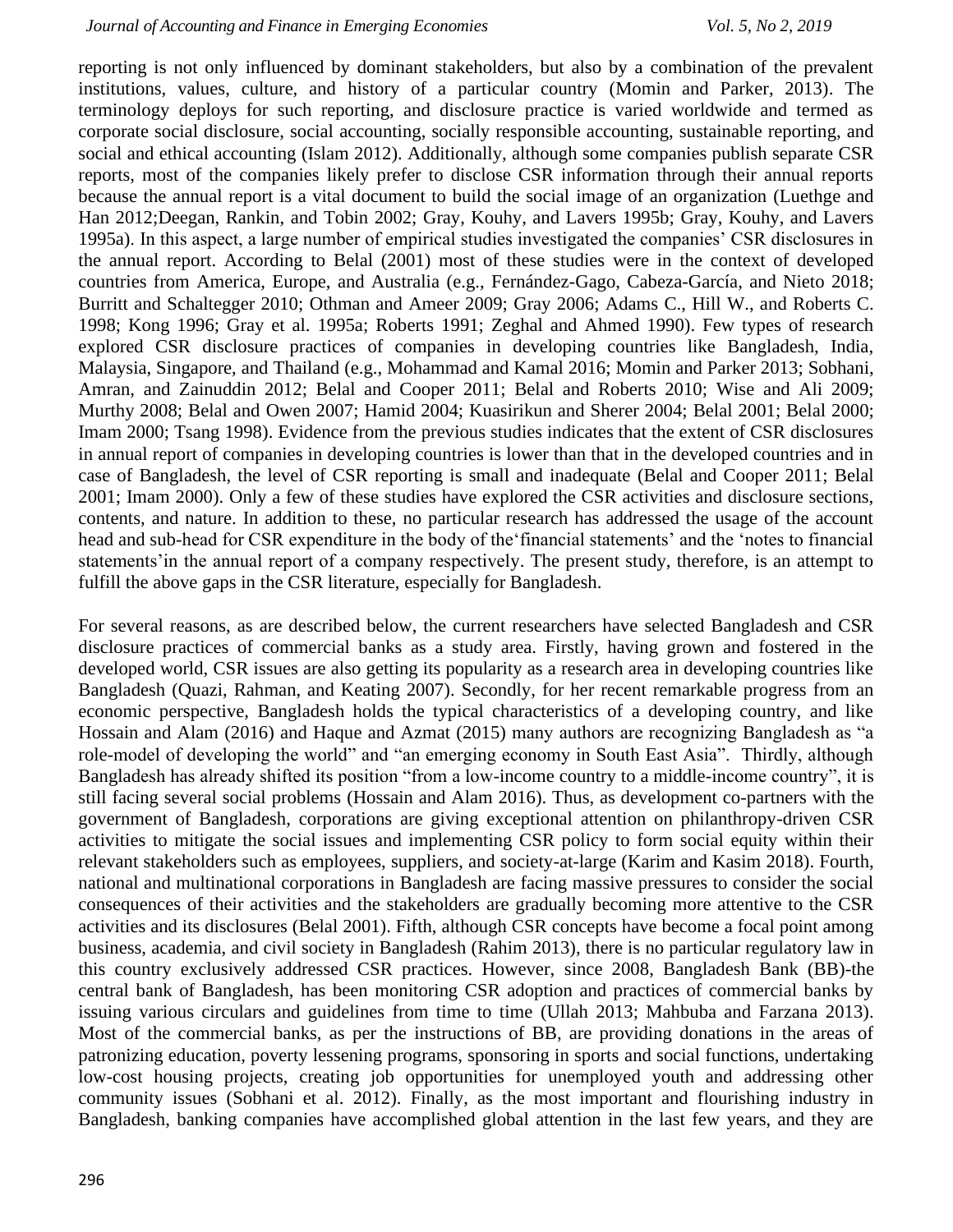continuing their enormous contribution to the economic success of the country (Sobhani et al. 2012; Sarker 2000).

## **2. Literature Review**

Global pressure and competition as well as the demand for a scandal-free ethical business community are revolutionizing ideal business practices. Institutional reinforcement such as "the Sarbanes Oxley Act" and other regulations are providing an impetus for increased reporting voluntarily. In this sense, government officials, business leaders, and academics are focusing with the intensive attention to the concept of "corporate social responsibility" which denotes the sacrificing profits for the social interest (Reinhardt, Stavins, and Vietor 2008). Previously, firms acted merely as a valuable tool to its shareholders, remained obedient to the laws of the land, and felt no need to become socially responsible (Friedman 2007). But, Carroll (1979) observed that firms have ethical and philanthropic responsibilities apart from those financial and legal obligations. Since then, firms, willing to create a socially responsible image for itself, are expected to operate their economic activities that can hold the environmental sustainability concept while recognizing the interests of its numerous stakeholder groups (Carroll 1999). Reputed firms worldwide, especially in the developed economies, have already moved from the classical 'profit maximizing' approach to a 'socially responsible' approach. They are not only responsible to its stockholders but also its consumers, employees, suppliers, community, and society at large (Rahman 2015). Moreover, companies are now far more concerned about CSR activities and the disclosures thereof to the general public. The scope of disclosure by firms has expanded to satisfy the needs not only of their share or debenture holders but also of other stakeholders, including customers, suppliers, and the government, as well as the general public (Kiliç, Kuzey, and Uyar 2015). The aim is to satisfy the stakeholders while remaining competitive because evidence proves that a company can secure its existing market share and enhance its competitiveness by spending in CSR activities (Jones 1996). Previously, few companies made some voluntary disclosures about social and ethical issues about their economic activities. But now stakeholders have become much aware of their rights, and as a result, they observe firms' CSR activities and disclosures thereof. Thus, companies are now much conscious about their CSR disclosures and whatever they do for the society they want to disclose these in their annual report. In this aspect, Zeghal and Ahmed (1990) examined that the disclosure of social responsibility information of Canadian companies operating in the banking and petroleum industries. Their study indicates that companies provide more qualitative but less quantitative information about their CSR activities. Furthermore, Murthy (2008) utilized the content analysis technique to examine the CSR disclosure practices of the top 16 (sixteen) software companies in India. The study indicates that most of the companies disclose qualitative information and preferred 'other sections' of the annual reports for presenting such disclosure and few companies insert separate sections in their annual reports to disclose CSR information. Also, Tsang (1998) conducted a longitudinal study covering the period from 1986 to 1995 on thirty-three listed public companies of Singapore operating in the banking, food and beverages, and hotel industries. The result shows that most of the companies disclose CSR information relating to human resources and community involvement, and although various companies have increased the amount of CSR expenditure over the period, the extent of disclosure is not in large scale. Sobhani, Amran, and Zainuddin (2009) surveyed 100 listed companies in Bangladesh and they concluded that the level and the extent of CSR disclosures are poor. In the same lineup of studies some researchers examined that most of the companies likely prefer descriptive disclosures and focusing on 'good' CSR-related information in their annual reports, but the extent of such disclosure is still inadequate (Sufian 2012; Belal 2001; Imam 2000).

Furthermore, Porag (2014) stated that most of the companies practice CSR in their way, and a few companies have separate CSR department. However, Bangladesh has a good number of rules and regulations, e.g. the Environmental Protection Act, 1995; the Companies Act, 1994; the Banking Companies Act, 1991; the Industrial Relations Ordinance, 1969; the Factories Act, 1965; the Employment of Labor (Standing Orders) Act, 1965; the Payment of Wages Act, 1936; and the Workmen Compensation Act, 1923 (Belal and Roberts 2010). But, Khatun (2014) mentioned that the major Bangladeshi laws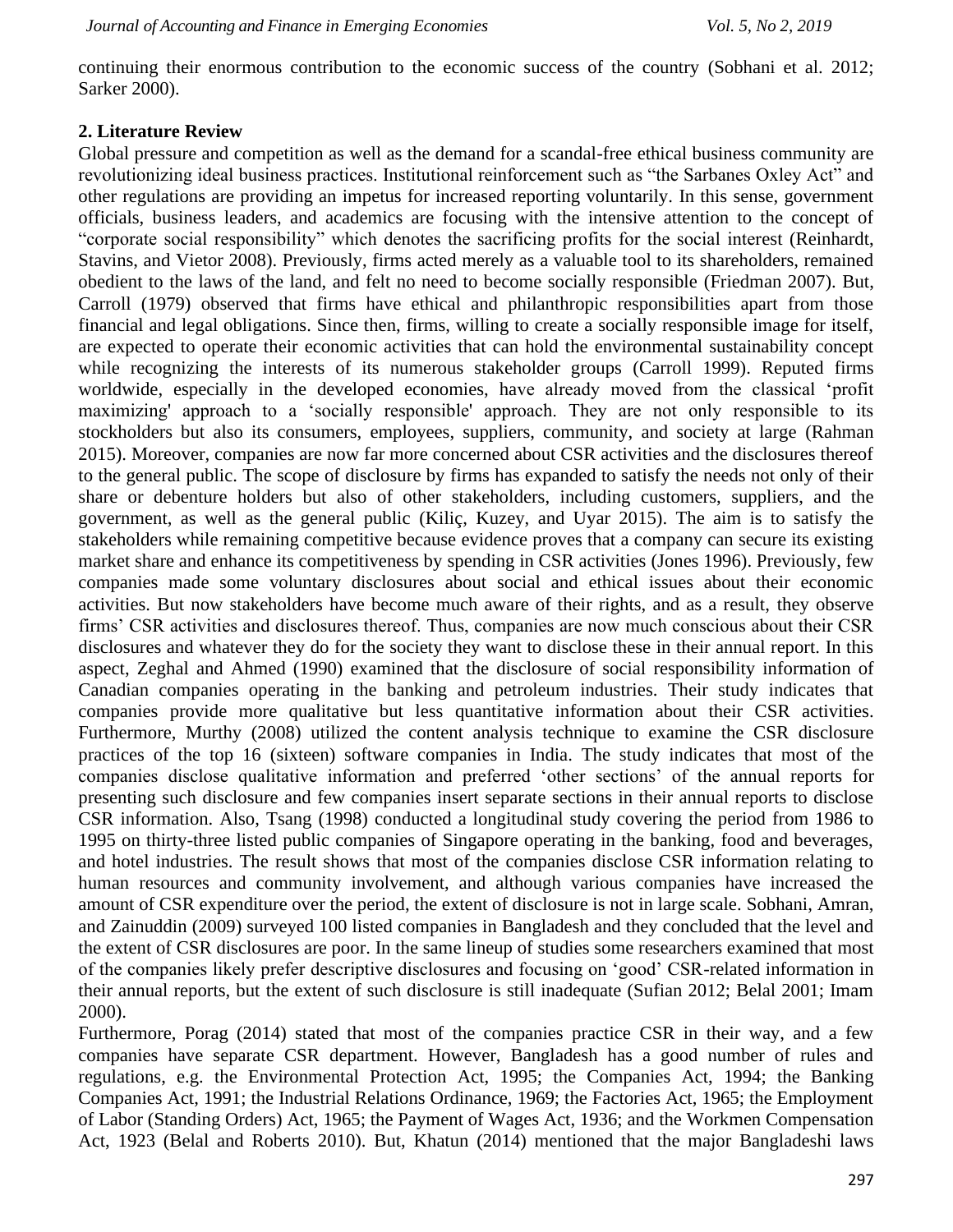related to corporate regulation and responsibility do not have the necessary features to develop a CSRcentered corporate culture in the country. Moreover, although from July 1, 2010, the government has initiated CSR reporting by the banking companies to Bangladesh Bank, still there is a demand for a cleaner environment and social accountability of banking companies.

Due to the heightened interest in the concept of CSR and its reporting and what it entails, particularly in developed countries, many researchers have conducted studies in this field. But the developing countries are far behind in responding to the increased concern about the issue of CSR reporting. Previously, some researchers explored the volume of CSR disclosures in terms of pages devoted to social reporting and concluded that CSR information is descriptive and the quantity of exposure is also inadequate and weak (Belal 2000; Belal 2001; Imam 2000). Furthermore, Hackston and Milne (1996) investigated the pictorial presentation of CSR activities, and Vourvachis et al. (2016) examined the extent and the volume of CSR disclosures in terms of pages, pictures, and graphs inserted in the annual report by a company. Additionally, some authors noticed the nature of disclosure whether it is purely qualitative, purely quantitative or mixed of both (Belal 2001; Williams and Ho Wern Pei 1999; Walden and Schwartz 1997; Zeghal and Ahmed 1990).

Moreover, the above examinations were limited to the number of companies having CSR disclosures with particular purposes. They did not explored CSR disclosures in terms of the CSR activities and its disclosure sections, contents, and nature of information as well as usages of the account head and subhead for CSR expenditure at the body of 'financial statements' and 'notes to financial statements' in the annual report of a company as a whole. Accordingly, the present study adds to the growing body of literature in the area by focusing on previous issues.

## **3. Method**

## **3.1 Data Source**

Previously, some researchers investigated the annual reports to explore the extent and the volume of CSR disclosures (Luethge and Han 2012; Deegan et al. 2002; Gray et al. 1995a; Gray et al. 1995; Gray et al. 1988). The earlier researchers marked that the annual report as a vital document of an organization can construct the social image of a particular entity. Thus, CSR performance data is becoming an increasingly important feature of companies' annual reports (Vartiak 2016). However, in Bangladesh, corporations communicate their primary means of information through the annual report (Hossain, Islam, and Andrew 2006; Belal 2001). Previously many researchers considered the annual report as a secondary source of data for their studies purpose (e.g., Momin and Parker 2013; Sobhani et al. 2012; Belal 2008; Belal 2001). Thus, to conduct this study, we have investigated the annual report 2018 of twenty-eight out of the thirty commercial banks listed on the Dhaka Stock Exchange (DSE) as of June 30, 2019.

#### **3.2 Data Analysis and Presentation**

According to Krippendorf (2004), content analysis is one of the standard methodologies in the social sciences for studying the content of the communication. It also refers to a suitable technique for making inferences by objectively and systematically identifying specified characteristics of information. Additionally, content analysis is a well-known technique to quantify the voluntarily disclosed corporate social details (Puncheva-Michelotti, Hudson, and Jin 2018). Previously, many studies, around the world, investigated the content analysis of companies' annual reports to measure the volume of CSR disclosures (Vourvachis, Woodward, Woodward, and Patten 2016). Additionally, some authors conducted studies based on content analysis of companies' annual reports to explore the corporate social reporting practices in Bangladesh (Sobhani et al. 2012; Sobhani et al. 2009; Belal 2008; Belal 2001).

Thus, to explore the CSR issue, several times the responsible members of the research team have read the printed version of the annual reports of the sampled commercial banks from the first page to the last one. The researchers have categorized the CSR activities into eight groups and recognized as the CSR section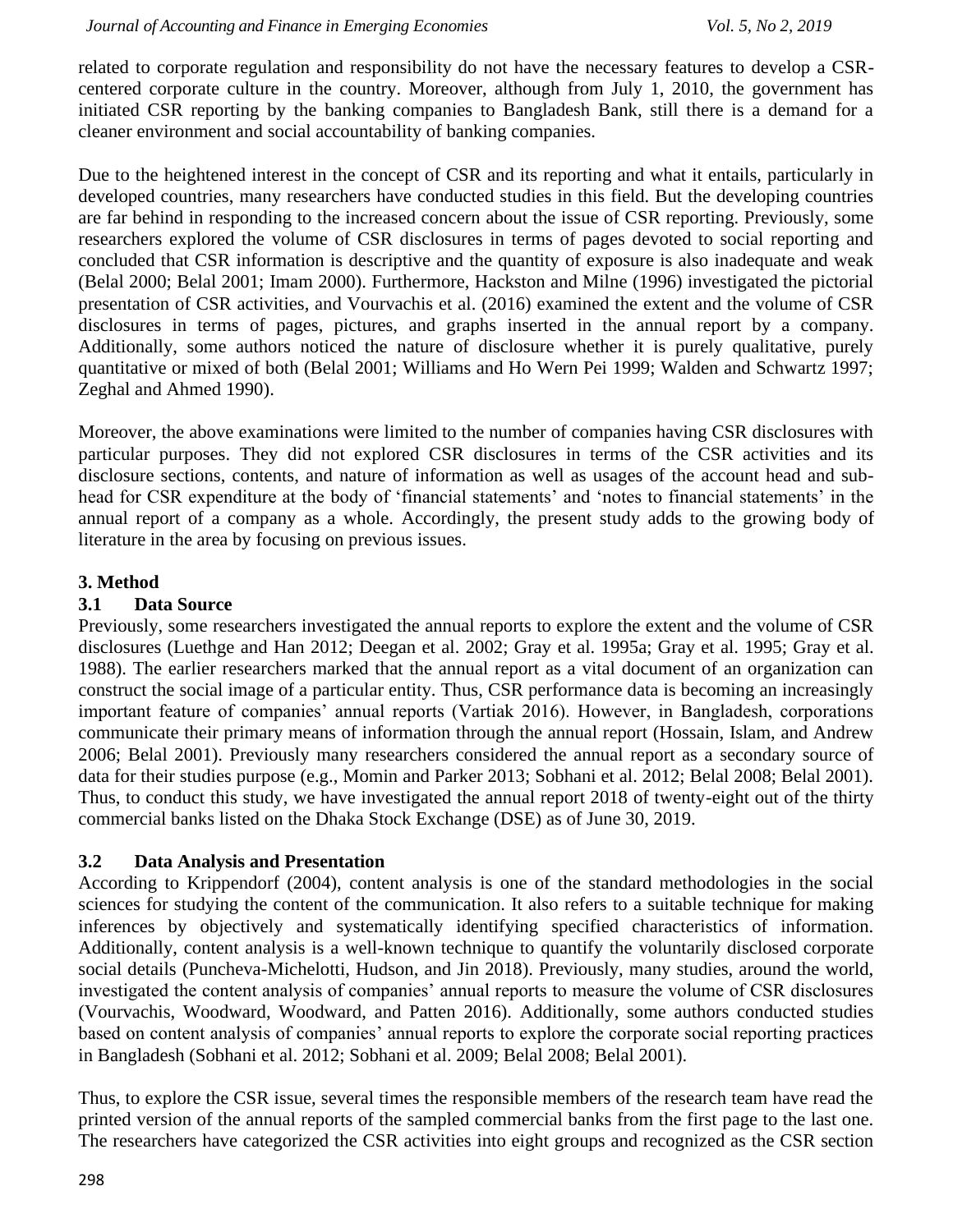if there is any CSR information throughout the different parts of the annual report. They have also measured the volume of disclosure in term of the number of the sentence, picture, table, graph and page contained CSR information; and determined the nature of data (qualitative, quantitative and mixture) based on whether it is descriptive in nature or figure expressed with taka (Bangladeshi Currency). Furthermore, the study has examined the body of 'financial statements' and 'notes to financial statements' to get the specific account head and sub-head that contains the amount of CSR expenditure for a particular financial year.

Moreover, to look closely at the nature of the entire aggregate disclosures made by the sampled banks (∑DN) across the vital sections, whether it is (i) purely qualitative or (ii) purely quantitative or (iii) both (qualitative and quantitative) in a particular section (SN), and the entire disclosures made by banks in a particular section, DN, should be the summation of all three types of disclosure. For this purpose, researchers of this study have constructed the following formulae

DN = QLN+QAN+QLAN……………………….(1)

∑DN = ∑QLN +∑QAN +∑QLAN ………………(2)

Where

DN denotes the total number of disclosures by all banks in a single section QLN denotes the total number of purely qualitative disclosures by all banks in a single section QAN denotes the total number of purely quantitative disclosures by all banks in one section QLAN denotes the total number of mixed disclosures by all banks in a single section

However, utilizing the content analysis technique, thisqualitative study has presented its outcome through various tables with a brief description of each of them.

# **4. Findings**

# **4.1 CSR Activities of Sampled Banks**

To assist in the understanding of accurately which types of CSR activities are performed by the commercial banks, an analysis has been done. In 2018 almost every commercial bank has contributed to the educational development of Bangladesh through scholarship programs, stipend package, and granting research funds. Furthermore, all of them have granted donations to hospitals, clinics, arranging free treatment for insolvent patients, etc. Almost every commercial bank has also donated to flood-affected, and cold waves affected people. Moreover, most of them have played very sincere roles in protecting the environment, but some have not mentioned anything in this aspect. Some banks have contributed to sectors other than those included in previous sections, for example, patronization of sports, and cultural functions. A few numbers of banks have allotted CSR funds to construct buildings for schools, colleges, and universities, and an extension of the road. Very few banks have disclosed their human-resourcerelated packages in their CSR sections. However, we have found out eight particular CSR sectors in which commercial banks in Bangladesh likely prefer to make CSR contributions and hence they have disclosed information related to these CSR activities in their annual reports. In general, the main CSR sectors can be categorized into relating to eight major areas as follows:

# **Table 1: Common sectors of CSR of commercial banks in Bangladesh**

Table 1 indicates that there are eight specific sectors of CSR, i.e., contribution to education, health, humanitarian & disaster management, environment, cultural welfare, infrastructural development, income-generating activities, and others. As per their statements, the motto of this CSR is to help the underprivileged people and environmental sustainability for sustainable development of the country.

# **Sl. No.** The sector of Specific Activities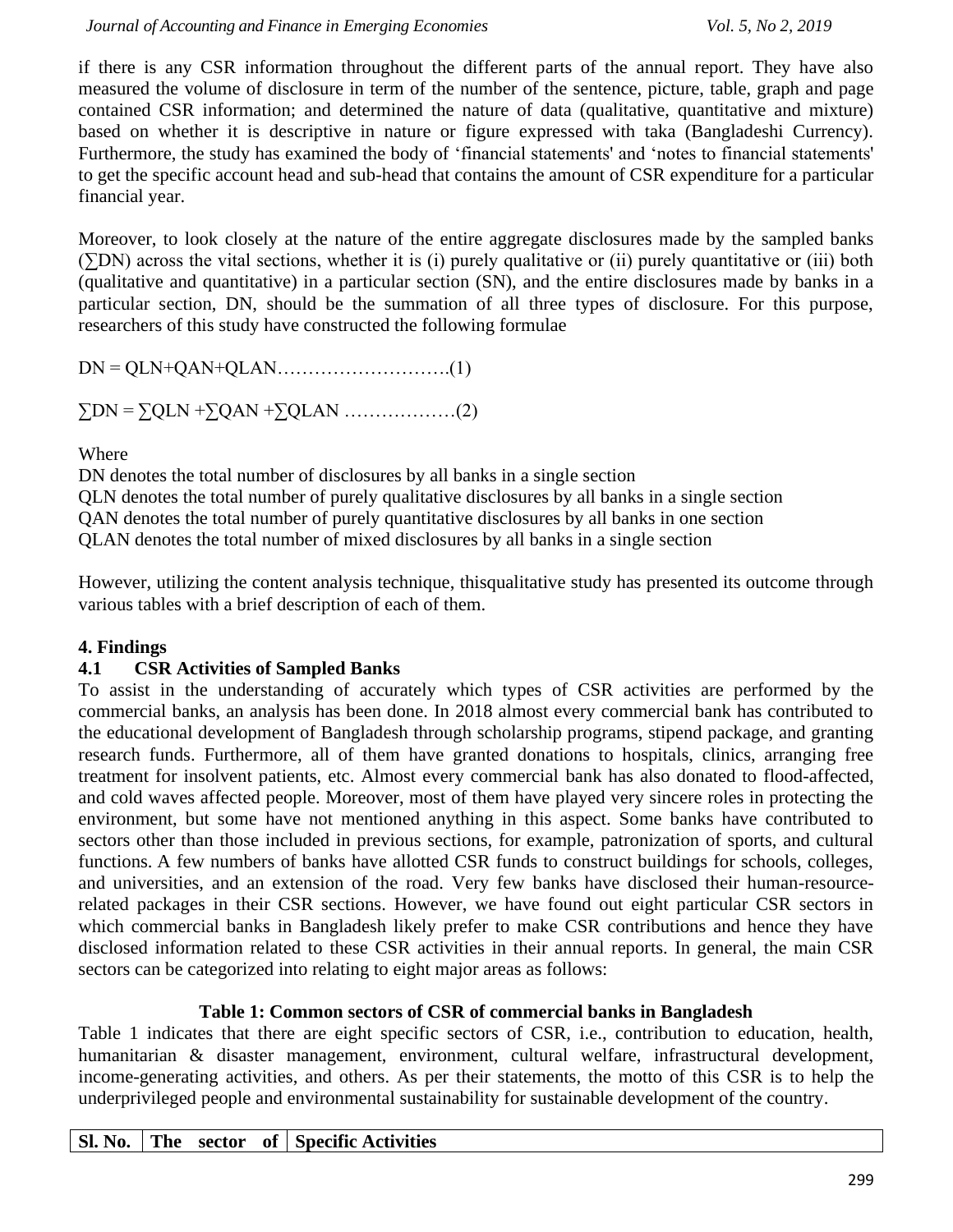| <b>CSR</b> of Banks |                                                                                 |  |  |
|---------------------|---------------------------------------------------------------------------------|--|--|
| Education           | Providing scholarship to insolvent but meritorious students                     |  |  |
|                     | Donating for purchasing study materials such as laptop computer, school         |  |  |
|                     | bag, exercise books, and so on                                                  |  |  |
|                     | Providing research fund in tertiary level education                             |  |  |
| Health              | Arranging free medical camp for treatment of distressed community of the        |  |  |
|                     | country                                                                         |  |  |
|                     | Donating to purchase medical equipment, ambulance, food and medicine to         |  |  |
|                     | help the needy patients                                                         |  |  |
|                     | Organizing blood donation camp and supporting acid burn victims                 |  |  |
| Humanitarian        | Donating to prime minister's relief fund                                        |  |  |
| disaster<br>and     | Distributing relief materials to flood-affected and giving warm cloth to the    |  |  |
| relief              | less advantaged people survive the winter                                       |  |  |
|                     | Granting fund to the martyrs of various tragic events such as (BDR Mutiny       |  |  |
|                     | and Rana Plaza Collapse Tragedy)                                                |  |  |
| Environment         | Arranging tree plantation programs and organizing various young climate         |  |  |
|                     | change competition                                                              |  |  |
|                     | Adoption of energy efficient, carbon footprint reducing internal processes      |  |  |
|                     | and practices in own offices and establishments are in progress                 |  |  |
|                     | Developing green school project and city beautification program                 |  |  |
| Cultural welfare    | Arranging award giving ceremony to promote Bangla music, literature and         |  |  |
|                     | sports                                                                          |  |  |
|                     | Sponsoring in sports and cultural events                                        |  |  |
|                     | Organizing a book fair program for underprivileged children at the national     |  |  |
|                     | book fair in Bangla Academy premises.                                           |  |  |
| Infrastructural     | Donating to construct school & library building, hospital building, and         |  |  |
| development         | foundations                                                                     |  |  |
|                     | Building senior citizens care centre and daycare centre for children            |  |  |
|                     | Building extension road                                                         |  |  |
| Income              | Arranging various training sessions to develop the skill of farmer, RMG         |  |  |
| generating          | workers, and other technical sectors' labors                                    |  |  |
| activities          | Arranging awarding giving ceremony to recognize and honor leadership,           |  |  |
|                     | entrepreneurial talent, and best practices of individual micro-entrepreneurs in |  |  |
|                     | Bangladesh.                                                                     |  |  |
|                     | Promoting youth leadership and women empowerment through arranging              |  |  |
|                     | women's debate competition in the country                                       |  |  |
| Others              | Presenting activities that are aimed at the benefit of society in general,      |  |  |
|                     | including assistance to charitable and non-profit organizations involving       |  |  |
|                     | donations to distressed, sponsorships in various activities, steps taken to     |  |  |
|                     | alleviate poverty, etc.                                                         |  |  |

Source: Researchers' compilation from the annual reports of sampled banks

# **Table 2: Common CSR activity disclosed in the annual report**

Table 2 is an elaboration of these CSR activities related disclosures by the banks in their annual reports. The calculated percentage (%) indicates the ratio of the banks which have addressed the particular CSR activity and its disclosure in annual reports.

| <b>Sl. No.</b> | <b>CSR</b> activities of banks   | No. of Banks (out of 28) | Percentage $(\% )$ |
|----------------|----------------------------------|--------------------------|--------------------|
|                | Education                        | 28                       | 100                |
|                | Health                           | 28                       | 100                |
|                | Humanitarian and disaster relief | 28                       | 100                |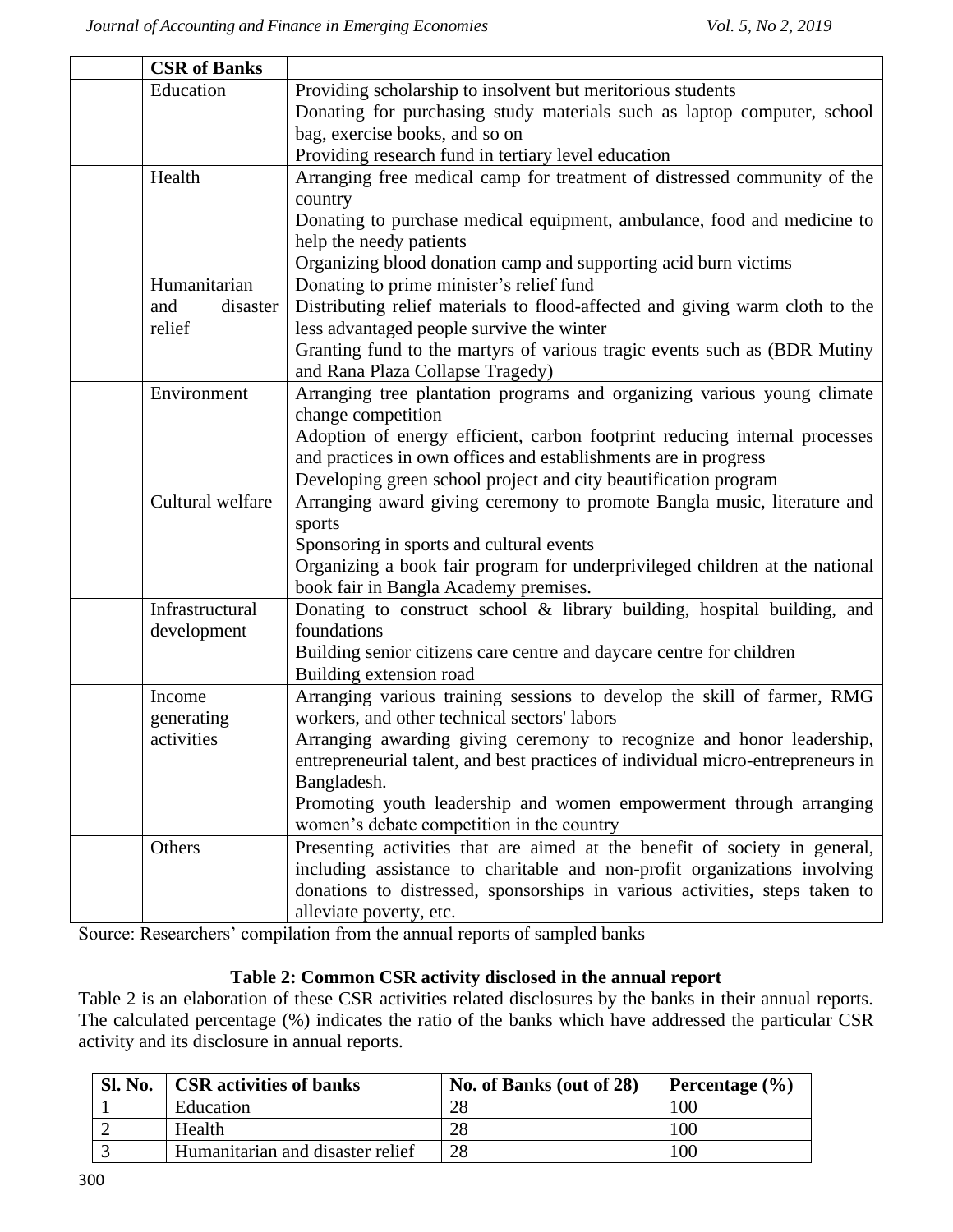| Environment                  | 70 5 <sup>-</sup> |
|------------------------------|-------------------|
| Cultural welfare             | 53.57             |
| Infrastructural development  |                   |
| Income generating activities |                   |
| Others                       |                   |

Source: Researchers' compilation from the annual reports of sampled banks

Table 2 indicates that in 2018, all sampled banks (100%) have disclosed information about their CSR contribution to education, health, and humanitarian and disaster relief. In addition to this, approximately 78.57% of sampled banks have disclosed their steps taken to protect the environment, and 53.57% of sampled banks have published their contributions toward building a culture based progressive society. But less than half of the total sampled bank has disclosed information about their CSR contribution to infrastructural development and income-generating activities. Moreover, the majority of banks have published their initiatives to address other social issues.

## **4.2 Sections of CSR Disclosures in the Annual Reports**

The study indicates that all sampled banks have made CSR disclosure in the annual report 2018. But they have used a variety of sections of annual reports for such disclosure because there is no standard format for CSR disclosures in Bangladesh.

# **Table 3: CSR Disclosure Sections in the Annual Reports**

Table 3 indicates that the sampled banks have used the thirteen sections in annual reports to disclose CSR information. These sections can be called relevant CSR disclosure sections of banks in Bangladesh.

| <b>Section</b><br>Code<br>(SN)                               | <b>CSR</b><br><b>Disclosure Sections</b> | No.<br>of Banks<br>making<br><b>Total</b><br>Disclosure (DN), N=28 | Percentage<br>(%) |
|--------------------------------------------------------------|------------------------------------------|--------------------------------------------------------------------|-------------------|
| S <sub>1</sub>                                               | Vision                                   | 4                                                                  | 14.29             |
| S <sub>2</sub>                                               | <b>Mission</b>                           | 5                                                                  | 17.86             |
| S <sub>3</sub>                                               | Strategic Objective                      | 5                                                                  | 17.86             |
| <b>S4</b>                                                    | Core Value                               | 5                                                                  | 17.86             |
| S <sub>5</sub>                                               | Bank's Profile                           | $\overline{2}$                                                     | 7.14              |
| S <sub>6</sub>                                               | Message from Chairman                    | 14                                                                 | 50.00             |
| S7                                                           | Message from President/CEO/MD            | 17                                                                 | 60.71             |
| <b>S8</b>                                                    | Directors' Report                        | 23                                                                 | 82.14             |
| S9                                                           | <b>Separate CSR Section</b>              | 20                                                                 | 71.43             |
| S <sub>10</sub>                                              | <b>Sustainability Reporting</b>          | 14                                                                 | 50.00             |
| S <sub>11</sub>                                              | Green Banking                            | 16                                                                 | 57.14             |
| S <sub>12</sub>                                              | <b>Other Sections</b>                    | 5                                                                  | 17.86             |
| S <sub>13</sub>                                              | <b>Notes to Financial Statements</b>     | 24                                                                 | 85.71             |
| Aggregate total disclosures made by sampled<br>banks $(5DN)$ |                                          | 154                                                                |                   |

Source: Researchers' compilation from the annual reports of sampled banks

Table 3 indicates that the sampled banks have used the above thirteen sections in annual reports to disclose CSR information. These sections can be called relevant CSR disclosure sections of banks in Bangladesh. If all twenty-eight banks have used all thirteen critical parts of their annual reports for CSR disclosure, there would have been 364 (28×13) disclosures theoretically. But in reality, the sampled banks have made a combined total of only 154 disclosures across these sections revealing the fact that CSR disclosure has not received sufficient attention from the banking industry of Bangladesh. However, the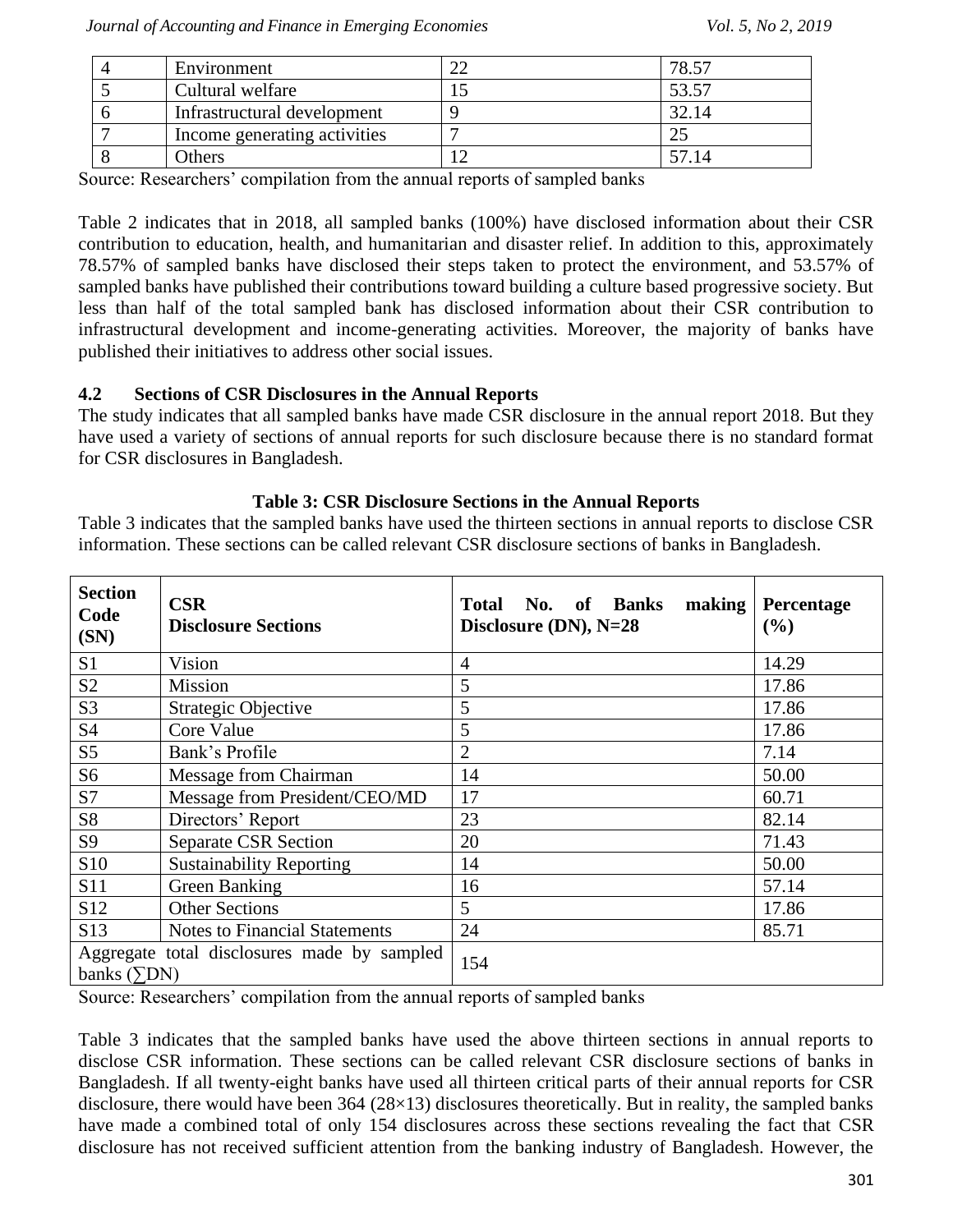most popular parts are S13, and S8 (used by 85.71% and 82.14% banks respectively) and the least favorite section is S5 (used by only 7.14% banks). Furthermore, most of the sampled banks (71.43%) have dedicated a separate section for CSR disclosure in their annual reports. The overall finding also indicates that most of the sampled banks generally use more than one part to disclose CSR information.

#### **Table 4: Frequency distribution for usage of CSR disclosure sections**

Table 4 indicates the range of usage of sections by a particular bank. The possible outcome is a maximum of thirteen sections and minimum one section.

| Section(s) used       | No. of $Bank(s)$ | Percentage (%) of Sampled Banks |
|-----------------------|------------------|---------------------------------|
| 1 Section only        | $\overline{2}$   | 7.14                            |
| 2 Sections            | 3                | 10.71                           |
| 3 Sections            | 3                | 10.71                           |
| 4 Sections            | 4                | 14.29                           |
| 5 Sections            | 7                | 25.00                           |
| 6 Sections            | $\mathfrak{D}$   | 7.14                            |
| 7 Sections            | 6                | 21.43                           |
| <b>Eight Sections</b> |                  | 3.57                            |

Source: Researchers' compilation from the annual reports of sampled banks

Table 4 indicates that no bank has used all thirteen relevant sections for CSR disclosure in the annual report 2018. Only a particular bank has used a maximum of eight parts, and approximately 92.86% of banks have used two or more sections, whereas about 7.14% have used only one division.

# **a. The measurement of contents of CSR disclosures**

The sampled banks generally use four tools such as descriptive, photo, table, and graph to disclose CSR information. The study has also attempted to measure the contents of CSR disclosures in the annual reports in terms of the number of sentences, photos, tables and graphs placed and in addition to these; it has also determined the volume of pages that contains CSR information.

#### **Table 5: Use of tools (Descriptive, Photo, Table and Graph) for CSR disclosure**

Table 5 carries the tools of CSR disclosure and how many banks have utilized each of them to disclose CSR information.

|          |    | Tools used   No. of Banks   Percentage (%)   Highest Value   Lowest Value |      |  |
|----------|----|---------------------------------------------------------------------------|------|--|
| Sentence | 28 | 100.00                                                                    | 1628 |  |
| Picture  | 26 | 92.86                                                                     | 70   |  |
| Table    | 14 | 50.00                                                                     | 28   |  |
| Graph    |    | 32.14                                                                     | 38   |  |

Source: Researchers' compilation from the annual reports of sampled banks

Table 5 indicates that all commercial banks have presented CSR information in descriptive form using sentences ranging from as high as 1628 to as low as 4. Moreover, approximately 92.86% of sampled banks have attached pictures (ranging from as high as 70 to as little as 1), and precisely 50% of sampled banks have inserted tables (ranging from as high as 28 to as low as 1) for CSR disclosure. On the contrary, only 32.14% of sampled banks have to prefer to use the graph for their CSR disclosure.

The number of tools has been used by the banks also varied, which are shown in the following table.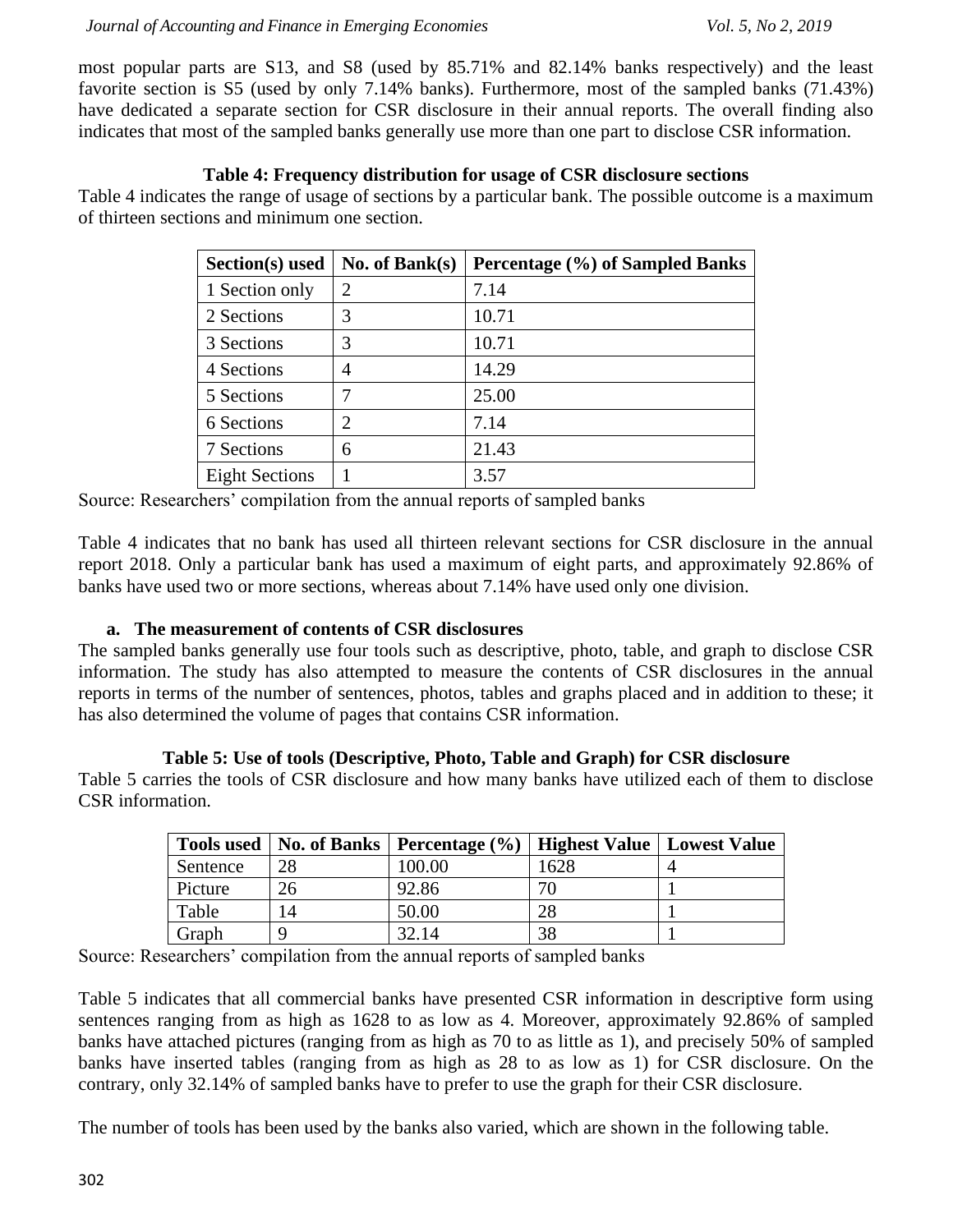#### **Table 6: Frequency distribution of the number of tools used**

Table 6 indicates that a bank can utilize maximum four tools and minimum 1 and the multiple combinations with the usages of descriptive, picture, table, and graph tools.

| <b>Frequency</b>   | <b>No. of Banks</b> | Percentage $(\% )$ |
|--------------------|---------------------|--------------------|
| Used one tool only |                     | 7.14               |
| Used two tools     |                     | 39.29              |
| Used three tools   |                     | 25.00              |
| Used four tools    |                     | 28.57              |

Source: Researchers' compilation from the annual reports of sampled banks

Table 6 indicates that approximately 39.29% of the sampled banks have used two tools, approximately 28.57% of sampled banks have used four tools, and only 25% of banks have used three tools for CSR disclosure. Moreover, not all sampled banks have used all tools.

In the next sub-section, this study has also measured the contents of CSR disclosures in terms of the number of sentences written by the banks to discuss their CSR issue. Researchers have categorized the observations into five closed intervals and one open interval.

#### **Table 7: Number of sentences written for CSR disclosures**

Table 7 indicates the volume of detailed explanation in term of the number of sentences used for CSR disclosure in the annual report. The range is 1 to more than 200 sentences.

| <b>Intervals</b>        | No. of $Bank(s)$ | Percentage (%) |
|-------------------------|------------------|----------------|
| () sentence             | 0                | 0.00           |
| $1-50$ sentence(s)      | I ( )            | 35.71          |
| 51-100 sentences        | l 1              | 39.29          |
| $101-150$ sentences     |                  | 3.57           |
| 150-200 sentences       | 3                | 10.71          |
| More than 200 sentences | 3                | 10.71          |

Source: Researchers' compilation from the annual reports of sampled banks

Table 7 indicates that approximately 39.29% of sampled banks have written 51-100 sentences, followed by 35.71% of the sampled banks have written below 51 sentences. The highest and lowest numbers of sentences are 1628 and 4 respectively. Moreover, only three sampled banks have written over 200 sentences for disclosures their CSR issues.

This study has further measured the contents of CSR disclosures in terms of the number of related pictures posted in annual reports. Five closed intervals and one open interval are developed for this purpose.

#### **Table 8: Number of photo posted for CSR disclosures**

Table 8 presents the status of pictorial presentation of CSR activities of banks. The number of photos is varied from bank to bank, and the range is 0 to more than 20 photos.

| Intervals      |   | No. of Banks   Percentage $(\% )$ |
|----------------|---|-----------------------------------|
| 0 Photo        | ി | 7.14                              |
| $1-5$ Photo(s) | q | 32.14                             |
| 6-10 Photos    |   | 25.00                             |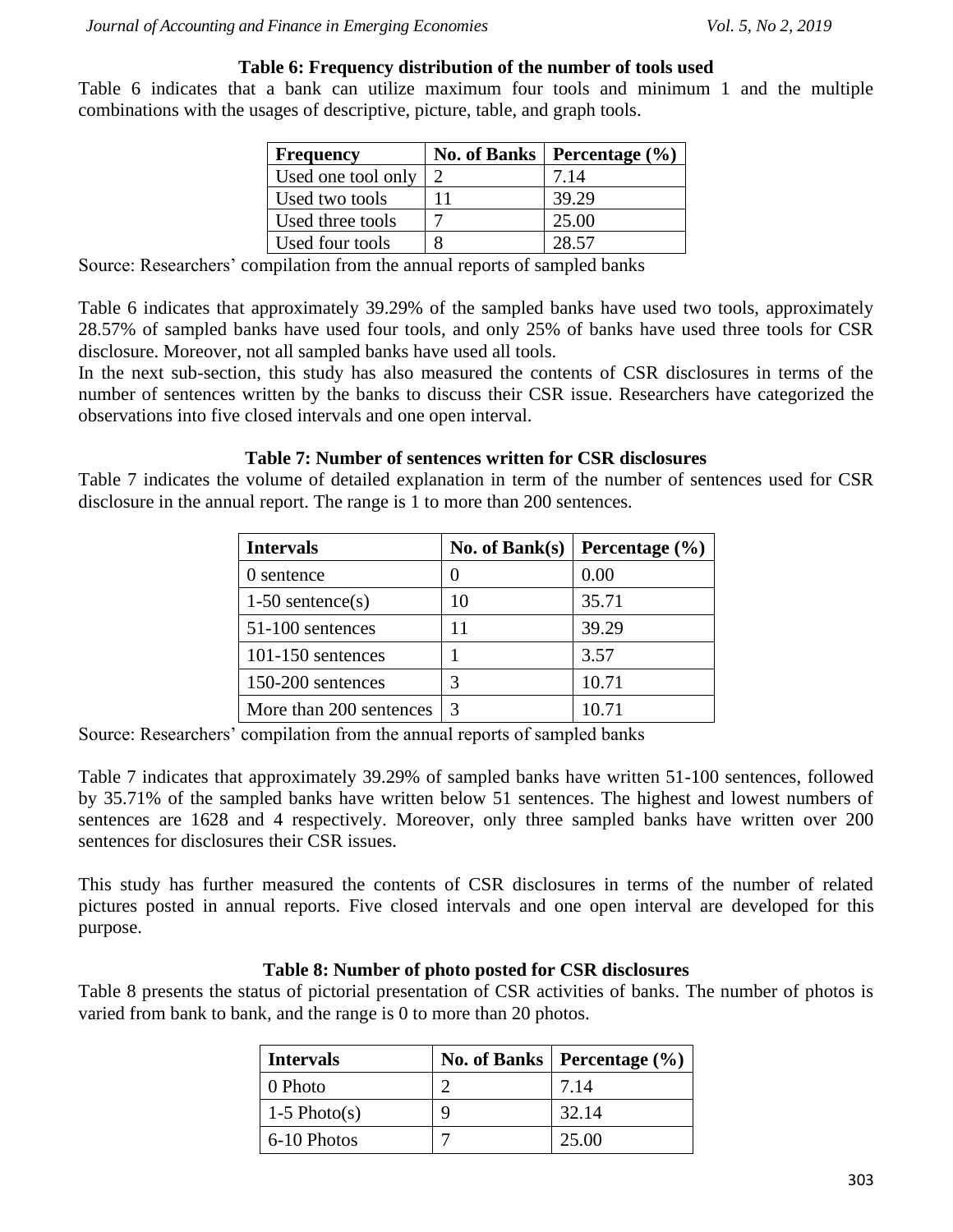| $\mid$ 11-15 Photos    | 7.14  |
|------------------------|-------|
| $16-20$ Photos         | 10.71 |
| More than 20 Photos 15 | 17.86 |

Source: Researchers' compilation from the annual reports of sampled banks

Table 8 indicates that approximately 32.14% of sampled banks have posted the 1-5 photo(s) followed by 25% of sampled banks' posting of 6-10 photos and two sampled banks (7.14%) have not posted any photo related to their CSR activities. Moreover, approximately 17.86% of banks have attached more than 20 photos.

Additionally, this study has also measured the contents of CSR disclosures in terms of the number of tables and graphs placed in annual reports. Six closed intervals and one open interval are developed for these purposes.

# **Table 9: Number of tables placed for CSR disclosures**

Table 9 contains the CSR disclosure of sampled banks in term of the number of the table used by the banks. The range is 0 to more than five tables inserted by various banks.

| Use of $Table(s)$  | No. of $Bank(s)$      | Percentage $(\% )$ |
|--------------------|-----------------------|--------------------|
| 0 table            | 14                    | 50.00              |
| 1 table            | 5                     | 17.86              |
| 2 tables           |                       | 14.29              |
| 3 tables           | ∩                     | 0.00               |
| 4 tables           | $\mathcal{D}_{\cdot}$ | 7.14               |
| 5 tables           | 2                     | 7.14               |
| More than 5 tables |                       | 3.57               |

Source: Researchers' compilation from the annual reports of sampled banks

Table 9 indicates that half of the sampled banks have not inserted any table, and only 17.85% of banks have placed five or more tables (out of the remaining 50%) for CSR disclosures.

Table 10: Number of graphs placed for CSR disclosures

Table 10 shows the number of graphs usually used by the banks to present their CSR issues in the annual report. The range is 0 to more than five graphs that contained CSR related information of banks.

| Use of $Graph(s)$  | No. of $Bank(s)$ | Percentage $(\% )$ |
|--------------------|------------------|--------------------|
| $0$ graph          | 19               | 67.86              |
| 1 graph            | 3                | 10.71              |
| 2 graphs           | 2                | 7.14               |
| 3 graphs           |                  | 0.00               |
| 4 graphs           |                  | 3.57               |
| 5 graphs           | $\overline{2}$   | 7.14               |
| More than 5 graphs |                  | 3.57               |

Source: Researchers' compilation from the annual reports of sampled banks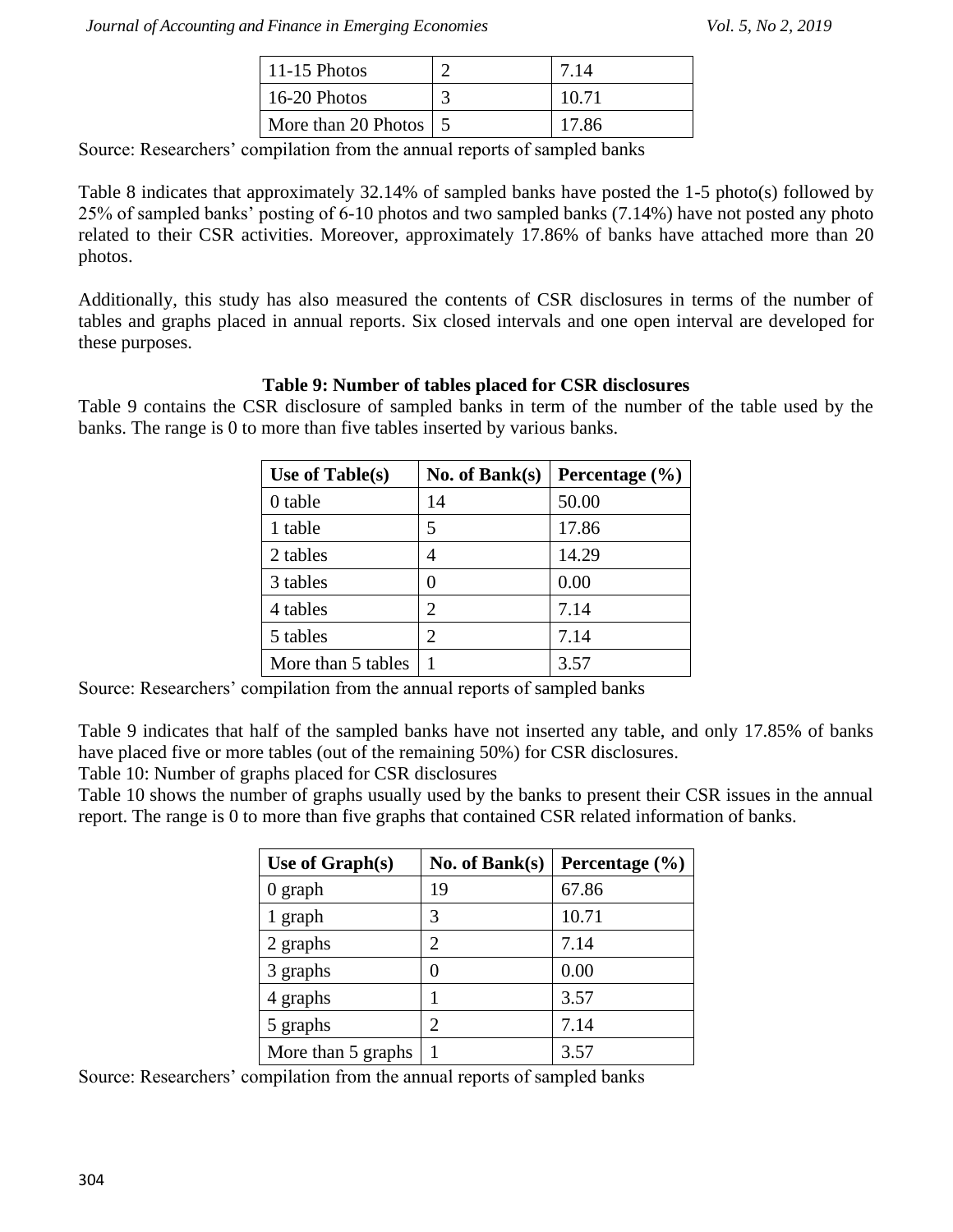Table 10 indicates that approximately 67.86% of sampled banks have not inserted any graph and only 10.71% of sampled banks have placed only three graphs, and the remaining 21.43% of sampled banks have used two or more graphs for CSR disclosures.

Finally, to measure the extent and the length of contents of CSR disclosures, this study has countedthe number of pages in the annual report and categorized the observations into five closed intervals and one open interval.

**Table 11: Number of page(s) used in the annual reports for CSR disclosures** Table 11 measures the utilization of the number of pages to disclose CSR related information of banks.The usages of the page(s) are between 1 to more than 20 pages.

| <b>Intervals</b>   | No. of<br><b>Bank(s)</b> | Percentage $(\% )$ | <b>Highest</b><br><b>Value</b> | Lowest<br><b>Value</b> |  |
|--------------------|--------------------------|--------------------|--------------------------------|------------------------|--|
| 0 page only        |                          | 0.00               |                                |                        |  |
| $1-5$ page(s)      | 15                       | 53.57              |                                |                        |  |
| $6-10$ pages       | 8                        | 28.57              | 88                             |                        |  |
| $11-15$ pages      |                          | 7.14               |                                |                        |  |
| $16-20$ pages      |                          | 3.57               |                                |                        |  |
| More than 20 pages |                          | 7.14               |                                |                        |  |

Source: Researchers' compilation from the annual reports of sampled banks

Table 11 indicates that more than 50% of sampled banks have confined CSR disclosures within 1-5 page(s). Moreover, approximately 28.57% of sampled banks have utilized 6-10 pages, and only 7.14 % of banks have applied more than 20 pages to disclose CSR information. The highest number of pages used is 88, and the lowest is 1.

#### **4.4 Nature of CSR Disclosures in the Annual Reports**

This section of the study has examined, broadly, the nature of CSR disclosures in the annual report 2018 of the sampled banks. Firstly, the researchers have questioned whether CSR disclosures made by all banks contained a mixture of qualitative and quantitative information, at least in one crucial section or not.

#### **Table 12: Nature of CSR disclosure practices of sampled banks**

Table 12 shows the nature of disclosure, whether it is mixed with qualitative and quantitative information or not.

| <b>Nature of Disclosure Practice</b><br>(Mixture or Non-mixture) | <b>No. of Banks</b> | Percentage $(\% )$ |
|------------------------------------------------------------------|---------------------|--------------------|
| Mixed disclosure occurred at least in<br>one vital section       | 26                  | 92.86              |
| No mixed disclosure occurred in<br>any critical part             |                     | 7.14               |

Source: Researchers' compilation from the annual reports of sampled banks

Table 12 indicates that the mixed disclosure is the industry practice for banking industry's CSR reporting as most of the banks (92.86%) have used a mixture of qualitative and quantitative information at least in one central CSR disclosure section.

Secondly, researchers have examined whether the relevant CSR disclosure sections used by the banks are purely qualitative or purely quantitative or a mixture of both.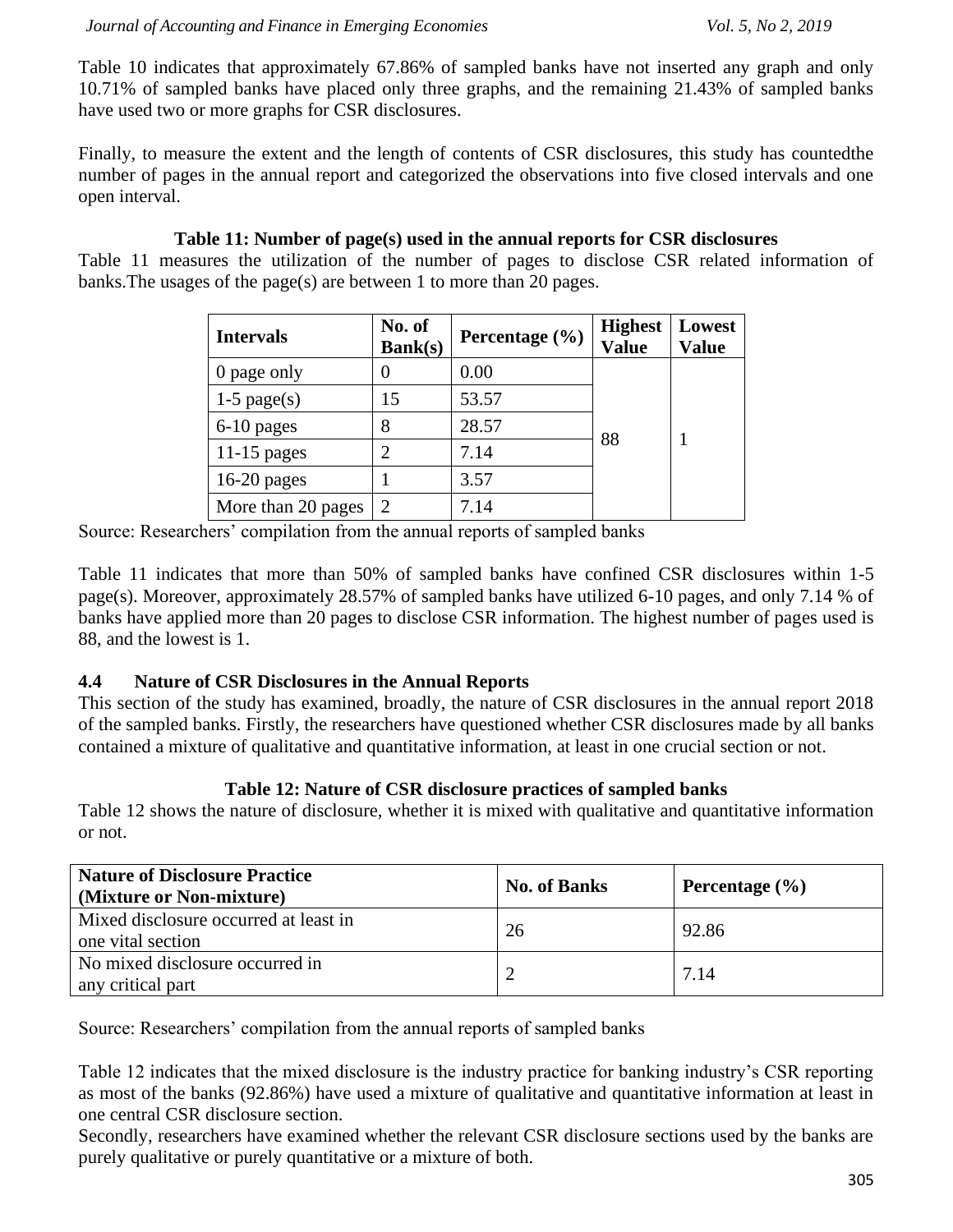#### **Table 13: Nature of CSR disclosure sections**

Table 13 presents the section which contains purely qualitative or quantitative or mixed of both. Among 13 original parts five sections contain purely qualitative, only one section contains strictly quantitative, and seven sections include mixed types of CSR information.

| <b>Nature of Disclosure</b> | -SN             | <b>No. of Sections in each Category</b> |
|-----------------------------|-----------------|-----------------------------------------|
| <b>Purely Qualitative</b>   | $S1 - S5$       |                                         |
| <b>Purely Quantitative</b>  | S <sub>13</sub> |                                         |
| Mixed                       | $S6 - S12$      |                                         |

Source: Researchers' compilation from the annual reports of sampled banks

Table 13 indicates that only one section is purely quantitative out of the thirteen vital parts. The remaining twelve sections contain either purely qualitative disclosures or mixed disclosures.

The findings of Table 3 and Table 13 enable the study to (i) discover which nature of CSR disclosure sections contained how many actual disclosures, (ii) compare those actual disclosures with the theoretically possible number of exposures and (iii) calculate the discrepancies (if any). For this purpose,

#### **Table 14 is constructed, which is given below**

Table 14: Comparison between the number of actual and theoretically possible disclosures according to the nature of CSR disclosure sections

| <b>Particular</b>                                   | <b>Purely</b><br>Qualitative | <b>Purely</b><br>Quantitative | <b>Mixed</b> | <b>Total</b> |
|-----------------------------------------------------|------------------------------|-------------------------------|--------------|--------------|
| of<br><b>CSR</b><br>No.<br>Disclosure<br>Sections   | 5                            |                               |              | 13           |
| No. of Actual Disclosures<br>Occurred               | 21                           | 24                            | 109          | 154          |
| No. of Theoretically Possible<br><b>Disclosures</b> | 140                          | 28                            | 196          | 364          |
| Discrepancies<br>(Actual minus Theoretical)         | $-119$                       | -4                            | $-87$        | $-210$       |
| to-Theoretical<br>Actual<br>Disclosure Ratio        | 15%                          | 85.71%                        | 55.61%       | 42.31%       |

Source: Researchers' compilation

The previous finding of this study (Table 3) indicates that S13, the solitary purely quantitative disclosure section, is the most popular CSR-disclosure section of the annual report. The actual number of disclosures in this section is 24 compared to the theoretically possible 28 (28×1). The study has also found that the five purely qualitative disclosure sections  $(S1 - S5)$  are among the least favorite CSR disclosure sections of the annual report. The actual number of disclosures in these sections is a total of 21 (4+5+5+5+2) comparing to the theoretically possible 140 (28×5) exposures; the number of real revelation is weak. A meager actual-to-theoretical disclosure ratio, in this case, indicates that the sampled banks are lagging in terms of their CSR disclosures in purely qualitative sections. The study has further found that the seven mixed disclosure sections (S6 – S12) are also the most frequently used CSR-disclosure sections after S13. The actual number of disclosures in these sections is a total of  $109 (14+17+23+20+14+16+5)$  comparing to the theoretically possible 196 (28×7) exposures; it is moderate. The average actual-to-theoretical disclosure ratio, in this case, indicates that the sampled banks are more comfortable to use S6 - S12 than S1 – S5 for CSR disclosure. Finally, an actual meager number of 154 revelations by the banks compared to the theoretically possible 364 (28×13) exposures reveal the fact that the CSR disclosure issue is not received sufficient attention by the banking industry of Bangladesh.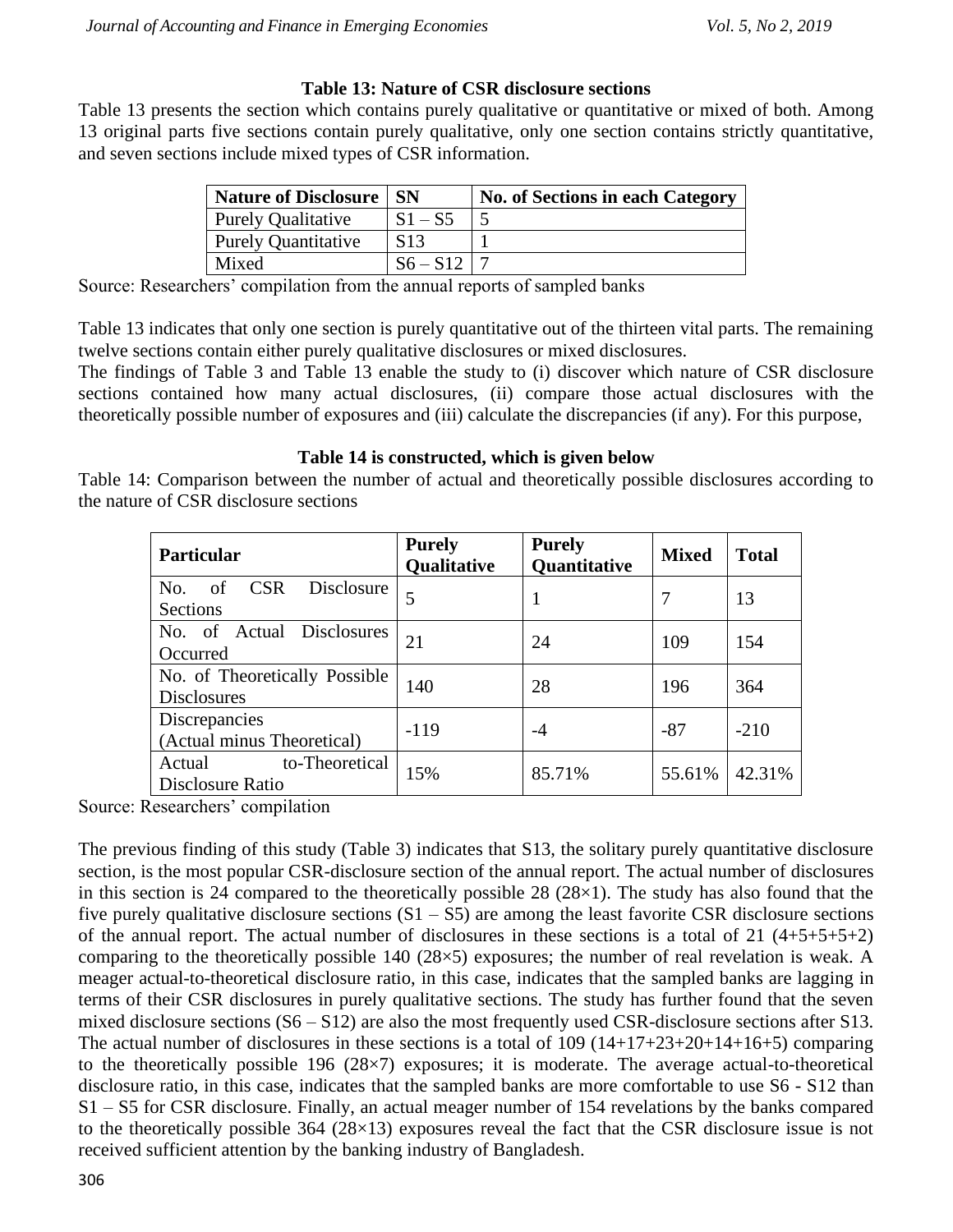Thirdly, the study has extended its attempt to look closely at the nature of the entire aggregate disclosures made by the banks ( $\Sigma$ DN) across the critical sections. A bank may choose to disclose (i) purely qualitative or (ii) strictly quantitative or (iii) both (qualitative and quantitative) information in a particular section (SN). Thus, entire disclosures are made by all banks in a specific segment; DN should be the summation of all three types of exposure. The study, therefore, has reconstructed Table 3, which is shown in Table 15.

| Table 15: Breakdown of total disclosures in all sections according to the nature of disclosure |
|------------------------------------------------------------------------------------------------|
| (Qualitative/Quantitative/Mixed)                                                               |

| <b>SN</b>                                              | <b>DN</b>      | $=$      | <b>OLN</b>     | $+$    | QAN            | $+$    | <b>OLAN</b>    |
|--------------------------------------------------------|----------------|----------|----------------|--------|----------------|--------|----------------|
| S1                                                     | $\overline{4}$ | $=$      |                | $^{+}$ | $\theta$       | $+$    | $\theta$       |
| S <sub>2</sub>                                         | 5              | $=$      | 5              | $^{+}$ | $\overline{0}$ | $+$    | $\overline{0}$ |
| S <sub>3</sub>                                         | 5              | $=$      | 5              | $^{+}$ | $\theta$       | $+$    | $\theta$       |
| <b>S4</b>                                              | 5              | $\equiv$ | 5              | $+$    | $\theta$       | $+$    | $\theta$       |
| S <sub>5</sub>                                         | $\overline{2}$ | $=$      | $\overline{2}$ | $^{+}$ | $\overline{0}$ | $^{+}$ | $\overline{0}$ |
| S <sub>6</sub>                                         | 14             | $=$      |                | $+$    | $\overline{0}$ | $+$    | 7              |
| S7                                                     | 17             | $=$      | 11             | $^{+}$ | $\overline{0}$ | $+$    | 6              |
| S <sub>8</sub>                                         | 23             | $=$      | 10             | $+$    | $\overline{0}$ | $+$    | 13             |
| S <sub>9</sub>                                         | 20             | $=$      |                | $^{+}$ | $\overline{0}$ | $^{+}$ | 19             |
| S10                                                    | 14             | $=$      |                | $+$    | $\overline{0}$ | $+$    | 10             |
| S11                                                    | 16             | $\equiv$ | 6              | $+$    | $\theta$       | $+$    | 10             |
| S12                                                    | 5              | $=$      | 5              | $+$    | $\theta$       | $^{+}$ | $\theta$       |
| S <sub>13</sub>                                        | 24             | $=$      | $\Omega$       | $+$    | 24             | $^{+}$ | $\theta$       |
| Aggregate total number of disclosures by sampled banks | $\Sigma$ DN    | $\equiv$ | $\Sigma QLN$   | $^{+}$ | $\Sigma QAN$   | $+$    | $\Sigma Q$ LAN |
| across sections according to the nature of disclosures | 154            | $=$      | 65             | $^{+}$ | 24             | $^{+}$ | 65             |

Source: Researchers' compilation

Table 15 indicates that the total number of qualitative disclosures and mixed disclosures made by the banks are precisely equal in 2018. But in the case of seven mixed disclosure sections for CSR (S6 – S12), the scenario is quite different. These seven sections are dominated by mixed disclosures. Out of 109 disclosures in mixed disclosure sections (referring to Table 14), a total of  $44$   $(7+11+10+1+4+6+5)$ disclosures are purely qualitative whereas a total of  $65 (7+6+13+19+10+10)$  disclosures are mixed (both qualitative and quantitative).

## **4.5 The Utilization of Head and Sub-Head(s) to Account for CSR Expenditure in 'Financial Statements' and 'Notes to Financial Statements'**

All sampled banks have used 'Other Expenses' account as an account title in the body of the 'Profit and Loss Account' and provided details of 'Other Expenses' under some sub-heads in the 'Notes to the Financial Statements'.

# **Table 16: The usages of sub-head(s) to account for CSR expenditure in the 'notes to financial statements'**

Table 16 shows the different sub-heads which have been used in the 'Other Expenses" explanation section of 'Notes to Financial Statements' to show the CSR expenditure of banks.

| <b>Sub-heads</b>                        | <b>Percentage</b> $(\% )$   No. of Banks |        |
|-----------------------------------------|------------------------------------------|--------|
| Corporate Social Responsibility   17.86 |                                          | ັ      |
| Donation                                | 42.86                                    | $\sim$ |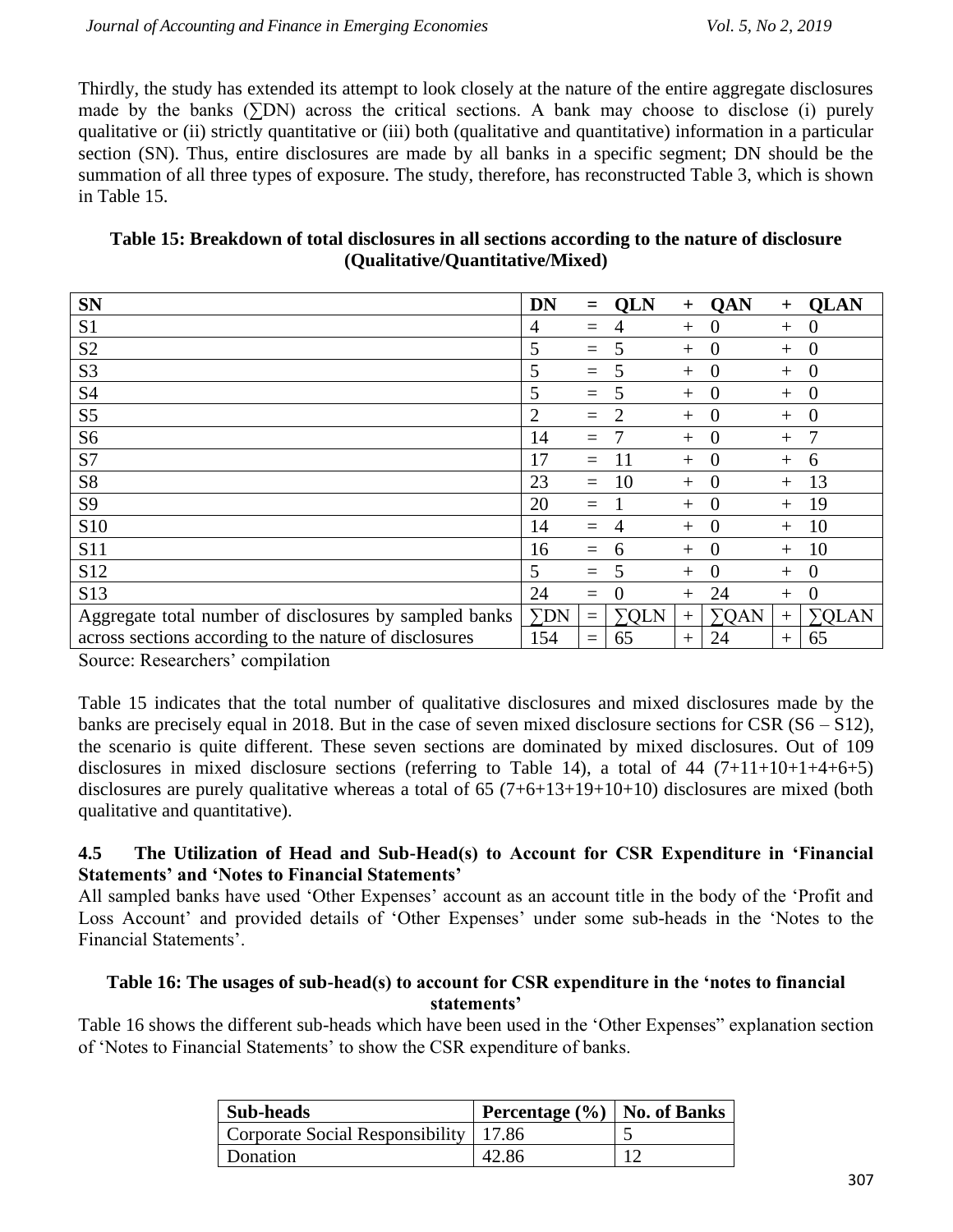| Sponsorship                      | 7.14  |  |
|----------------------------------|-------|--|
| <b>Subscription and Donation</b> | 32.14 |  |
| Contribution to Foundation       | 14.29 |  |
| Others                           | 10.71 |  |
| No sub-head                      |       |  |

Source: Researchers' compilation from the annual reports of sampled banks

According to Table 16, approximately 42.86% of sampled banks preferred to 'Donation' followed by approximately 32.14% of sampled banks usage of 'Subscription and Donation' sub-headto disclose CSR expenses. Moreover, only 17.86% (approximate) of sampled banks have used 'Corporate Social Responsibility' sub-head clearly in the 'Notes to Financial Statements' to disclose CSR expense. Some of the sampled banks (14.29%) have established Foundations in their names to perform CSR activities and used 'Contribution to Foundation' sub-head to show their CSR expense. However, approximately 14.29% of sampled banks have not provided any sub-head to disclose CSR expense. Thus, there is no scope for external users to know the actual CSR expense.

#### **5. Discussion**

The overall findings of the study indicate that the sampled banks have different CSR disclosure practices. Although there are eight prime sections of CSR contribution, all banks do not contribute to all the sectors and contribution to education, health and humanitarian and disaster relief are common for all. Additionally, large numbers of banks take the initiative to protect environmental, whereas moderate amounts of banks contribute to building a culture based progressive society and a very few numbers of banks think about infrastructure development and income-generating activities and its disclosures.

Moreover, there is no uniformity in the usage of sections in annual reports for CSR disclosures. The study has identified thirteen different parts that contain CSR information, but no bank used all these sections in 2018. Some commercial banks have used only one section while others have used more than one article, and the maximum number of users is confined to eight parts. However, eight commercial banks do not have any 'Separate CSR Section' in their annual reports. The sampled banks have options of four tools such as descriptive (writing), pictures, tables, and graphs to provide CSR information, but they don't focus equally on each instrument. Eight commercial banks have used all four tools, seven banks have used three tools, eleven banks have used two devices, and two banks have used only one tool. Although all banks have used a descriptive tool such as writing several sentences, twenty-six banks have posted the picture(s), fourteen banks have inserted table(s), and only nine banks have placed graph(s) that match to their CSR activities. The usages of pages are also varied, and the range is from1 page to 88 pages.

Furthermore, these publicly traded commercial banks prefer to disclose a mixture of qualitative and quantitative CSR information. Only one section ('Notes to the Financial Statements') contains purely quantitative CSR disclosure, five chapters cover purely qualitative CSR disclosure, and maximum of seven sections reveal a mixture of both. Although actual-to-theoretical disclosure ratio for purely quantitative CSR information as well, a meager actual-to-theoretical disclosure ratio for purely qualitative sections' disclosures and an average actual-to-theoretical disclosure ratio for mixed sections' exposures indicate that the sampled banks are lagging in terms of qualitative and mixed CSR disclosures. However, an actual meager number of 154 revelations by the banks compared to the theoretically possible 364  $(28\times13)$  exposures reveal the fact that the CSR disclosure issue is not received sufficient attention by the banking industry of Bangladesh.

Moreover, the sampled banks have utilized 'Other Expenses' account head in the 'Profit and Loss Account' to show CSR expenditures but the sub-heads to reveal details of 'Other Expenses' in the 'Notes to the Financial Statements' are not identical. Most of the sampled banks prefer to 'Donation' or 'Subscription and Donation' sub-head, and only five banks have used 'Corporate Social Responsibility'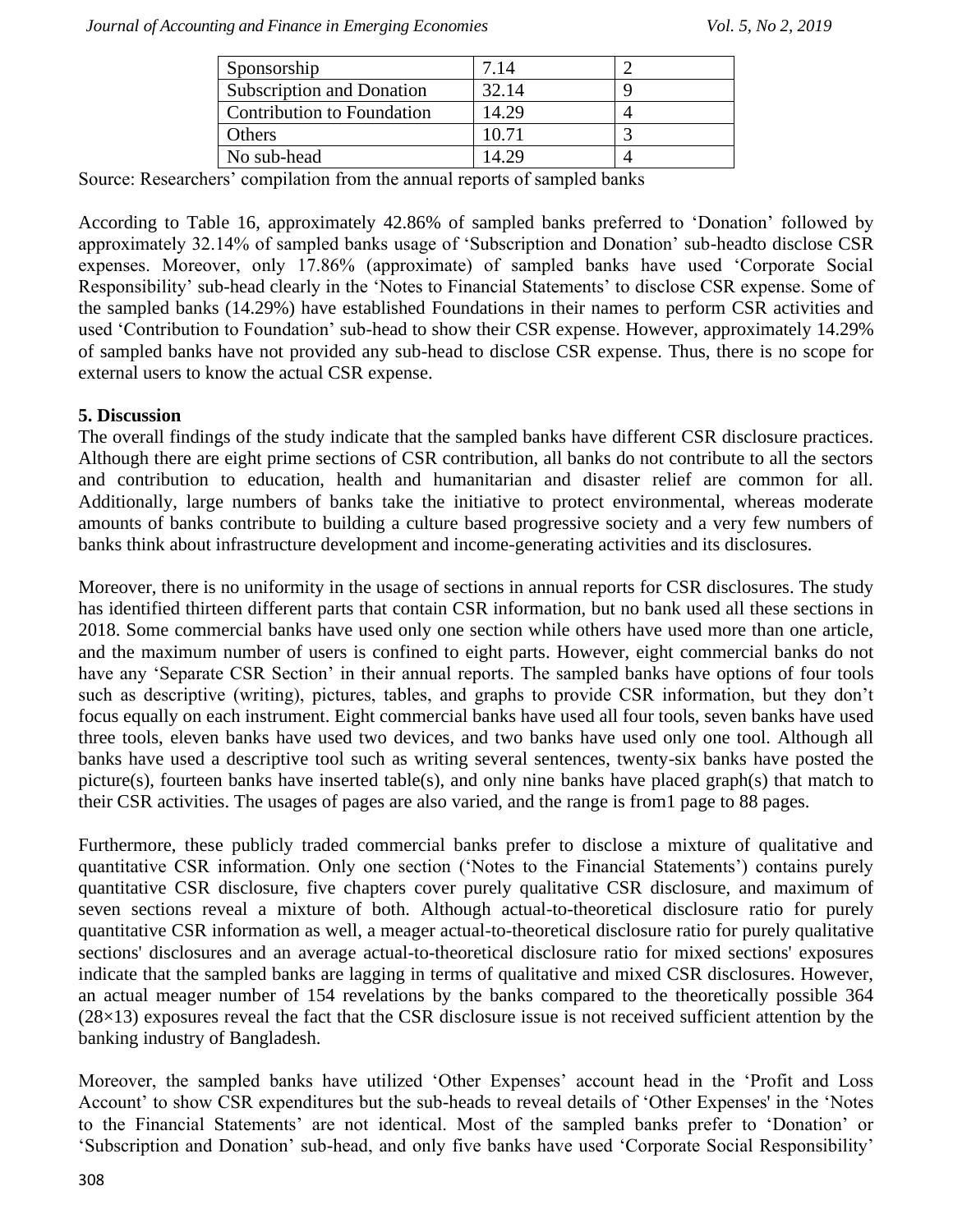sub-head whereas four banks are failed to show any sub-head for CSR expenditures. Thus, it is very tough for external users to know the exact amount of CSR expenditure from the annual reports.

#### **6. Theoretical and Practical Implications**

International accounting standard-setting bodies such as International Accounting Standards Board (IASB), as well as, concerned regulatory authorities in Bangladesh such as Bangladesh Securities and Exchange Commission (BSEC), Bangladesh Bank (BB) and the Institute of Chartered Accountants of Bangladesh (ICAB), should come forward to provide appropriate framework and detailed guidelines to ensure uniform CSR disclosure practices by national and international companies in all industries. The authorities mentioned above should pay special attention to provide a basic format for CSR reporting in the annual report. Banking companies also can introduce regular CSR reporting in the annual report through their consensus. BB should make it mandatory for all banks to put the 'Separate CSR Section' in annual report and guidelines for more quantitative as well as qualitative CSR disclosures.

#### **7. Limitation and Scope for Further Study**

Although numerous studies have been conducted around the world on CSR, it remains a debatable issue in many aspects. The above research is confined to the publicly traded commercial banks of Bangladesh and an attempt to investigate CSR disclosure in the annual report for a particular financial year. Similar further studies can be conducted with longitudinal data on other industries of development as well as developing countries context.

#### **8. Conclusion**

Acknowledging their responsibilities to society, the commercial banks of Bangladesh voluntarily practice CSR activities and disclose CSR information in their ways. This exploratory study has analyzed the contents of the annual report of a particular financial year of eighteen banking companies listed in DSE. It is found that their CSR disclosures are not detailed enough to justify their claims about broad CSR scope. The external users of annual reports do not get sufficient quantitative CSR information, particularly CSR expenditure for decision-making purposes. The concerned authorities, therefore, should come forward to make CSR practices and disclosures more accurate, transparent, and fair. Finally, it is hoped that the listed, as well as other banks of Bangladesh, will develop a uniform framework to communicate their respective CSR practices, so that the relevant stockholders, as well as stakeholders, will gain more confidence and trust in the ability of the banks to ethically undertake their economic activities as well as corporate social responsibility.

#### **References**

- Adams C., Hill W., & Roberts C. (1998). Corporate Social Reporting Practices in Western Europe: Legitimating Corporate Behavior. British Accounting Review, 30(1), 1–21.Belal, A. R. (2000). Environmental reporting in developing countries: empirical evidence from Bangladesh. Eco-Management and Auditing, 7(3), 114– 121. https://doi.org/10.1002/1099-0925(200009)7:3<114::aid-ema131>3.0.co;2-e
- Belal, A. R. (2001). A study of corporate social disclosures in Bangladesh. Managerial Auditing Journal, 16(5), 274–289. https://doi.org/https://doi.org/10.1108/02686900110392922
- Belal, A. R. (2008). Corporate Social Responsibility Reporting in Developing Countries: The Case of Bangladesh. https://doi.org/https://doi.org/10.4324/9781315574332
- Belal, A. R., & Cooper, S. (2011). The absence of corporate social responsibility reporting in Bangladesh. Critical Perspectives on Accounting, 22(7), 654–667. https://doi.org/10.1016/j.cpa.2010.06.020
- Belal, A. R., & Owen, D. L. (2007). The views of corporate managers on the current state of, and future prospects for, social reporting in Bangladesh: An engagement-based study. Accounting, Auditing and Accountability Journal, 20(3), 472–494. https://doi.org/10.1108/09513570710748599
- Belal, A. R., & Roberts, R. W. (2010). Stakeholders' Perceptions of Corporate Social Reporting in Bangladesh. Journal of Business Ethics, 97(2), 311–324. https://doi.org/10.1007/s10551-010-0511-4
- Burritt, R. L., & Schaltegger, S. (2010). Sustainability accounting and reporting: Fad or trend? In Accounting,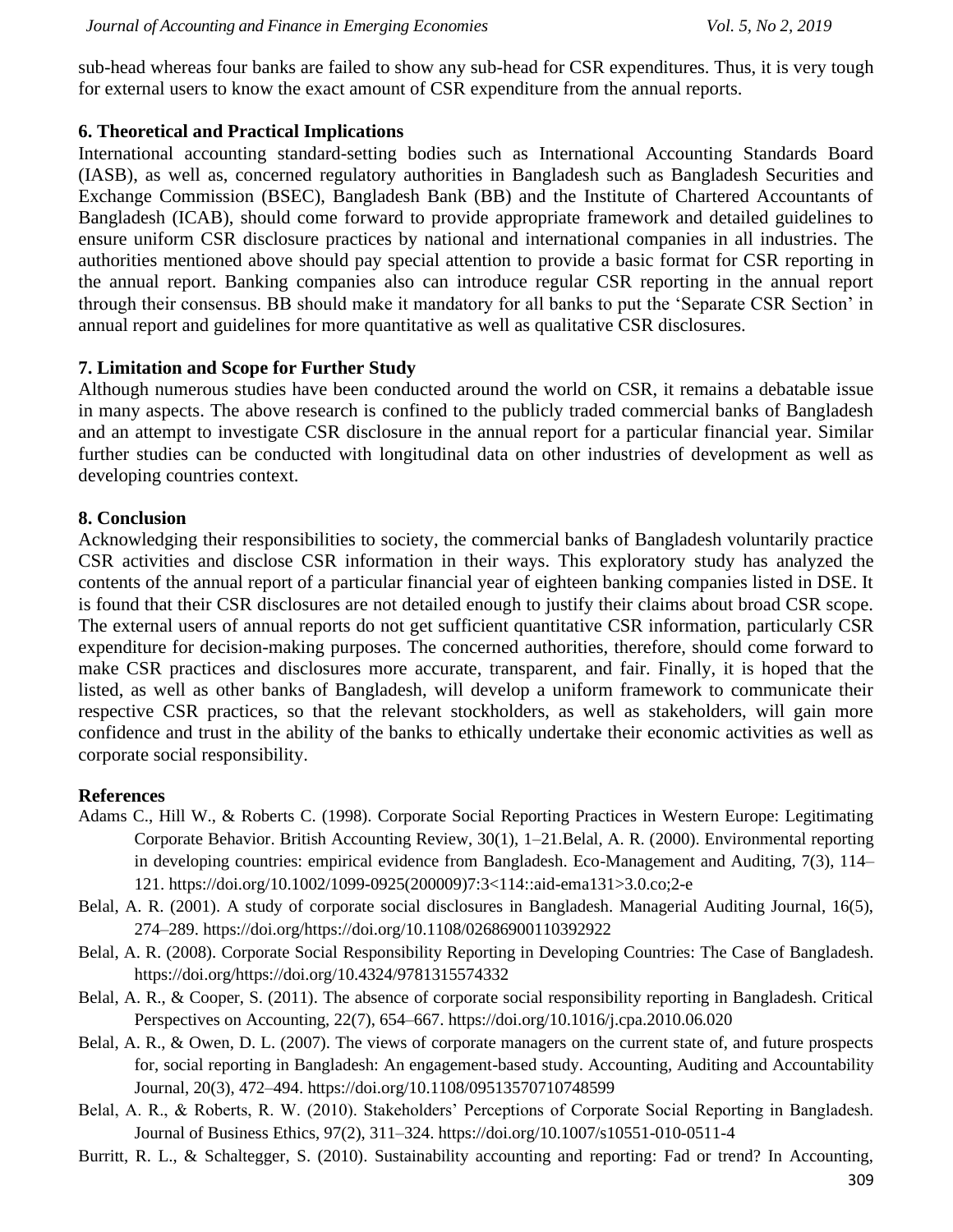Auditing & Accountability Journal (Vol. 23). https://doi.org/10.1108/09513571011080144

- Carroll, A. B. (1979). A three-dimensional conceptual model of corporate governance. Academy of Management Review, 4(4), 497–505. https://doi.org/10.5465/AMR.1979.4498296
- Carroll, A. B. (1999). Corporate Social: Responsibility Evolution of a Definitional Construct. Business & Society, 38(3), 268–295. https://doi.org/https://doi.org/10.1177/000765039903800303
- Deegan, C., Rankin, M., & Tobin, J. (2002). An examination of the corporate social and environmental disclosures of BHP from 1983-1997: A test of legitimacy theory. In Accounting, Auditing & Accountability Journal (Vol. 15). https://doi.org/10.1108/09513570210435861
- Fernández-Gago, R., Cabeza-García, L., & Nieto, M. (2018). Independent directors' background and CSR disclosure. Corporate Social Responsibility and Environmental Management, 25(5), 991–1001. https://doi.org/10.1002/csr.1515
- Friedman, M. (2007). The Social Responsibility of Business Is to Increase Its Profits. Corporate Ethics and Corporate Governance, 173–178. https://doi.org/10.1007/978-3-540-70818-6\_14
- Gray, R. (2006). Does sustainability reporting improve corporate behaviour?: Wrong question? Right time? Accounting and Business Research, 36(sup1), 65–88. https://doi.org/10.1080/00014788.2006.9730048
- Gray, R., Kouhy, R., & Lavers, S. (1995a). Corporate social and environmental reporting: a review of the literature and a longitudinal study of UK disclosure. Accounting, Auditing & Accountability Journal, 8(2), 47–77. https://doi.org/https:// doi.org/10.1108/09513579510146996 Permanent
- Gray, R., Kouhy, R., & Lavers, S. (1995b). Methodological themes Constructing a research database of social and environmental reporting by UK companies. Accounting, Auditing & Accountability Journa, 8(2), 78–101. https://doi.org/https://doi.org/10.1108/09513579510086812
- Gray, R., Owen, D., & Maunders, K. (1988). Corporate Social Reporting: Emerging Trends in Accountability and the Social Contract. Accounting, Auditing & Accountability Journal, 1(1), 6–20. https://doi.org/https://doi.org/10.1108/EUM0000000004617
- Hackston, D., & Milne, M. J. (1996). Some determinants of social and environmental disclosures in New Zealand companies. Accounting, Auditing & Accountability Journal, 9(1), 77–108.
- Hamid, F. Z. A. (2004). Corporate social disclosure by banks and finance companies: Malaysian evidence. Corporate Ownership and Control, 1(4), 118–130. https://doi.org/10.22495/cocv1i4p10
- Haque, M. Z., & Azmat, F. (2015). Corporate social responsibility, economic globalization and developing countries: A case study of the ready made garments industry in Bangladesh. Sustainability Accounting, Management and Policy Journal, 6(2), 166–189. https://doi.org/10.1108/SAMPJ-04-2014-0028
- Hossain, M. A., Islam, M. K. S., & Andrew, J. (2006). Corporate Social and Environmental Disclosure in Developing Countries: Evidence from Bangladesh. Proceedings of the Asian Pacific Conference on International Accounting Issues, Hawaii, October 2006. Research, 1–22. https://doi.org/10.5267/j.msl.2012.10.037
- Hossain, M. M., & Alam, M. (2016). Corporate social reporting (CSR) and stakeholder accountability in Bangladesh. International Journal of Accounting & Information Management, 24(4), 415–442. https://doi.org/10.1108/ijaim-05-2016-0064
- Imam, S. (2000). Corporate social performance reporting in Bangladesh. Managerial Auditing Journal, 15(3), 133– 142. https://doi.org/https://doi.org/10.1108/02686900010319384
- Islam, K. Z. (2012). Corporate Social Responsibility ( CSR ) and Issue to Corporate Financial Performance ( CFP ): An Empirical Evidence on Dhaka Stock Exchange ( DSE ) Listed Banking Companies in Bangladesh. European Journal Of Business and Management, ISSN 2222-1905 (Paper) ISSN 2222-2839 (Online), 4(11), 18–27.
- Jones, M. T. (1996). Social responsibility and the green business firm. Industrial & Environmental Crisis Quartely, 9(3), 327–345. https://doi.org/doi:10.1177/108602669600900303
- Karim, R. Al, & Kasim, A. (2018). Urgent Need for CSR in Bangladesh with an Emphasis on Environmental Urgent Need for CSR in Bangladesh with an Emphasis on Environmental Issues. Knowledge Management International Conference (KMICe), Miri Sarawak,2018, 25 –27 July 2018, Malaysia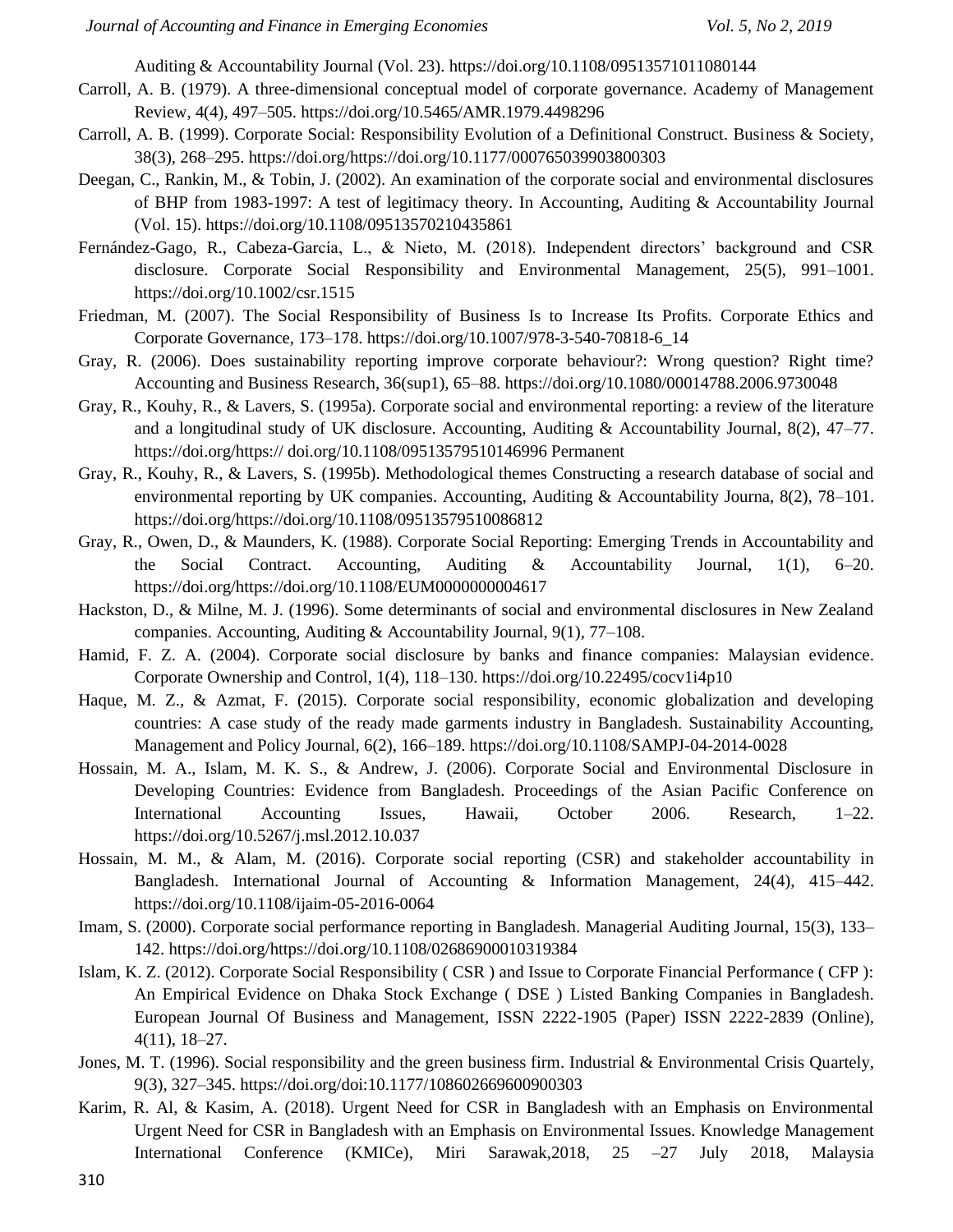Http://Www.Kmice.Cms.Net.My/, (25-27 July). Retrieved from http://www.kmice.cms.net.my/

- Khatun, M. M. (2014). Corporate Social Responsibility in Bangladesh: The Law and Practices. Journal of Law, 31, 2224–3259.
- Kiliç, M., Kuzey, C., & Uyar, A. (2015). The impact of ownership and board structure on corporate social responsibility (CSR) reporting in the Turkish banking industry. Corporate Governance (Bingley), 15(3), 357–374. https://doi.org/10.1108/CG-02-2014-0022
- Kong, G. S. (1996). Social disclosure by Australian listed mineral mining companies : A stakeholder approach (Edith Cowan University). Retrieved from https://ro.ecu.edu.au/theses/971
- Krippendorf, K. (2004). Content Analysis: An Introduction to Its Methodology. In SAGE Publications (Second). https://doi.org/10.1007/978-3-322-81888-1\_2
- Kuasirikun, N., & Sherer, M. (2004). Corporate social accounting disclosure in Thailand. In Accounting, Auditing & Accountability Journal (Vol. 17). https://doi.org/10.1108/09513570410554588
- Luethge, D., & Han, H. G. (2012). Assessing corporate social and financial performance in China. Social Responsibility Journal, 8(3), 389–403. https://doi.org/10.1108/17471111211247965
- Mahbuba, S., & Farzana, N. (2013). Corporate Social Responsibility and Profitability : A Case Study on Dutch Bangla Bank Ltd . International Journal of Business and Social Research, 3(4), 139–145.
- Mohammad, N., & Kamal, S. (2016). Social Impact and Sustainability of Corporate Social Responsibility in the Banking Sectors: Bangladesh Perspective. Asian Business Review, 6(1), 39. https://doi.org/10.18034/abr.v6i1.802
- Momin, M. A., & Parker, L. D. (2013). Motivations for corporate social responsibility reporting by MNC subsidiaries in an emerging country: The case of Bangladesh. British Accounting Review, 45(3), 215–228. https://doi.org/10.1016/j.bar.2013.06.007
- Murthy, V. (2008). Corporate Social Disclosure Practices of Top Software Firms in India. Global Business Review, 9(2), 173–188. https://doi.org/10.1177/097215090800900201
- O'Dwyer, B., Unerman, J., & Bradley, J. (2005). Perceptions on the emergence and future development of corporate social disclosure in Ireland: Engaging the voices of non-governmental organisations. Accounting, Auditing and Accountability Journal, 18(1), 14–43. https://doi.org/10.1108/09513570510584647
- Othman, R., & Ameer, R. (2009). Corporate social and environmental reporting: Where are we heading a survey of the literature. International Journal of Disclosure and Governance, 6(4), 298–320. https://doi.org/10.1057/jdg.2009.7
- Porag, R. sobhan. (2014). Corporate Social Responsibility in Bangladesh: Practice and perpetuity. https://doi.org/10.1007/978-3-319-01532-3
- Puncheva-Michelotti, P., Hudson, S., & Jin, G. (2018). Employer branding and CSR communication in online recruitment advertising. Business Horizons, 61(4), 643–651. https://doi.org/10.1016/j.bushor.2018.04.003
- Quazi, A., Rahman, Z., & Keating, B. (2007). A Developing Country Perspective of Corporate Social Responsibility: A Test Case of Bangladesh. Proceedings of the Australian and New Zealand Marketing Academy Conference, (2789–2795).
- Rahim, M. M. (2013). Legal Regulation of CSR in Weak Economies: The Case of Bangladesh. https://doi.org/10.1007/978-3-642-40400-9\_6
- Rahman, A. (2015). Corporate Social Responsibility in Bangladesh Financial Sector. CSR Review, Bangladesh Bank, Dhaka, Bangladesh, 1–3.
- Reinhardt, F. L., Stavins, R. N., & Vietor, R. H. K. (2008). Corporate social responsibility through an economic lens. Review of Environmental Economics and Policy, 2(2), 219–239. https://doi.org/10.1093/reep/ren008
- Reynolds, M., & Yuthas, K. (2008). Moral discourse and corporate social responsibility reporting. Journal of Business Ethics, 78(1–2), 47–64. https://doi.org/10.1007/s10551-006-9316-x
- Roberts, C. B. (1991). Environmental Disclosures: A Note on Reporting Practices in Mainland Europe Clare. Accounting, Auditing & Accountability Journal, 4(3), 194–200. https://doi.org/https://doi.org/10.1108/09513579110005536 Downloaded
- Sarker, A. A. (2000). Regulation of Islamic banking in Bangladesh: Role of Bangladesh bank. International Journal